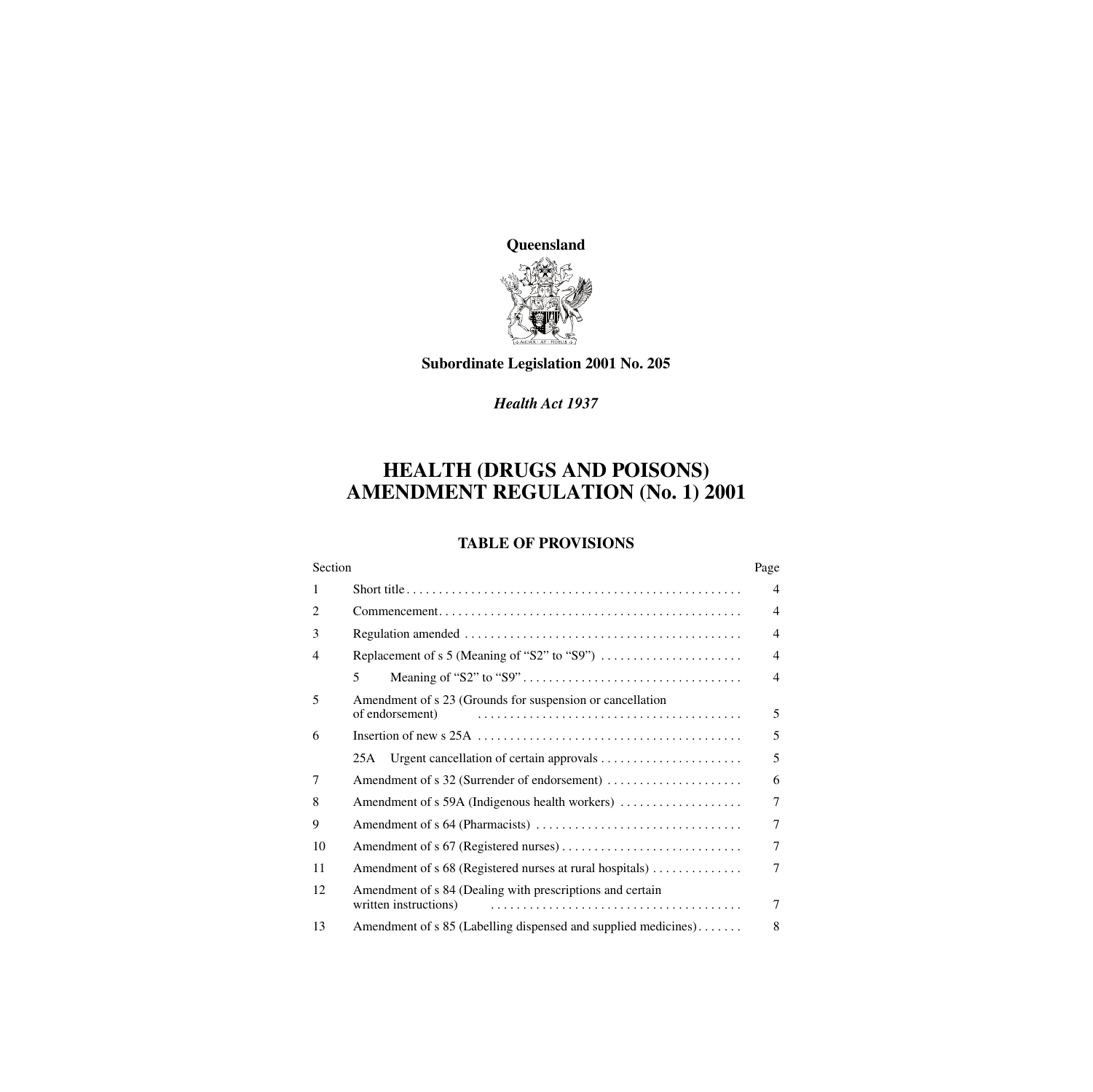| 14 | Amendment of s 94 (Unlawful possession of controlled drugs)            | 9  |
|----|------------------------------------------------------------------------|----|
| 15 | Amendment of s 112 (Records—ambulance officers and isolated practice   | 9  |
| 16 | Amendment of s 113 (Record keeping for nursing practice in             | 9  |
| 17 | Amendment of s 119 (Storage of controlled drugs generally)             | 9  |
| 18 |                                                                        | 10 |
| 19 |                                                                        | 10 |
|    |                                                                        | 10 |
| 20 | Amendment of s 164A (Indigenous health workers)                        | 11 |
| 21 |                                                                        | 11 |
| 22 |                                                                        | 11 |
| 23 | Amendment of s 176 (Registered nurses at rural hospitals)              | 12 |
| 24 | Amendment of s 186 (Acitretin, etretinate, isotretinoin and tretinoin) | 12 |
| 25 |                                                                        | 13 |
| 26 | Amendment of s 187 (Clomiphene, cyclofenil, luteinising hormone and    | 13 |
| 27 | Amendment of s 189 (Exemptions for some acts involving certain         | 13 |
| 28 | Amendment of s 204 (Unlawful possession of restricted drugs)           | 14 |
| 29 | Amendment of s 207 (Records of restricted drugs supplied to be kept)   | 14 |
| 30 | Amendment of s 211 (Storage of restricted drugs generally)             | 14 |
| 31 | Amendment of s 229 (Poison wholesaler licence)                         | 14 |
| 32 | Amendment of s 252A (Indigenous health workers)                        | 14 |
| 33 |                                                                        | 15 |
|    |                                                                        | 15 |
| 34 |                                                                        | 15 |
| 35 |                                                                        | 15 |
| 36 | Amendment of s 263A (Registered nurses at rural hospitals).            | 15 |
| 37 | Amendment of s 273A (Wholesale and retail sales by manufacturers and   | 15 |
| 38 | Amendment of s 286 (Prohibition on dispensing or supplying poisons     | 16 |
| 39 |                                                                        | 16 |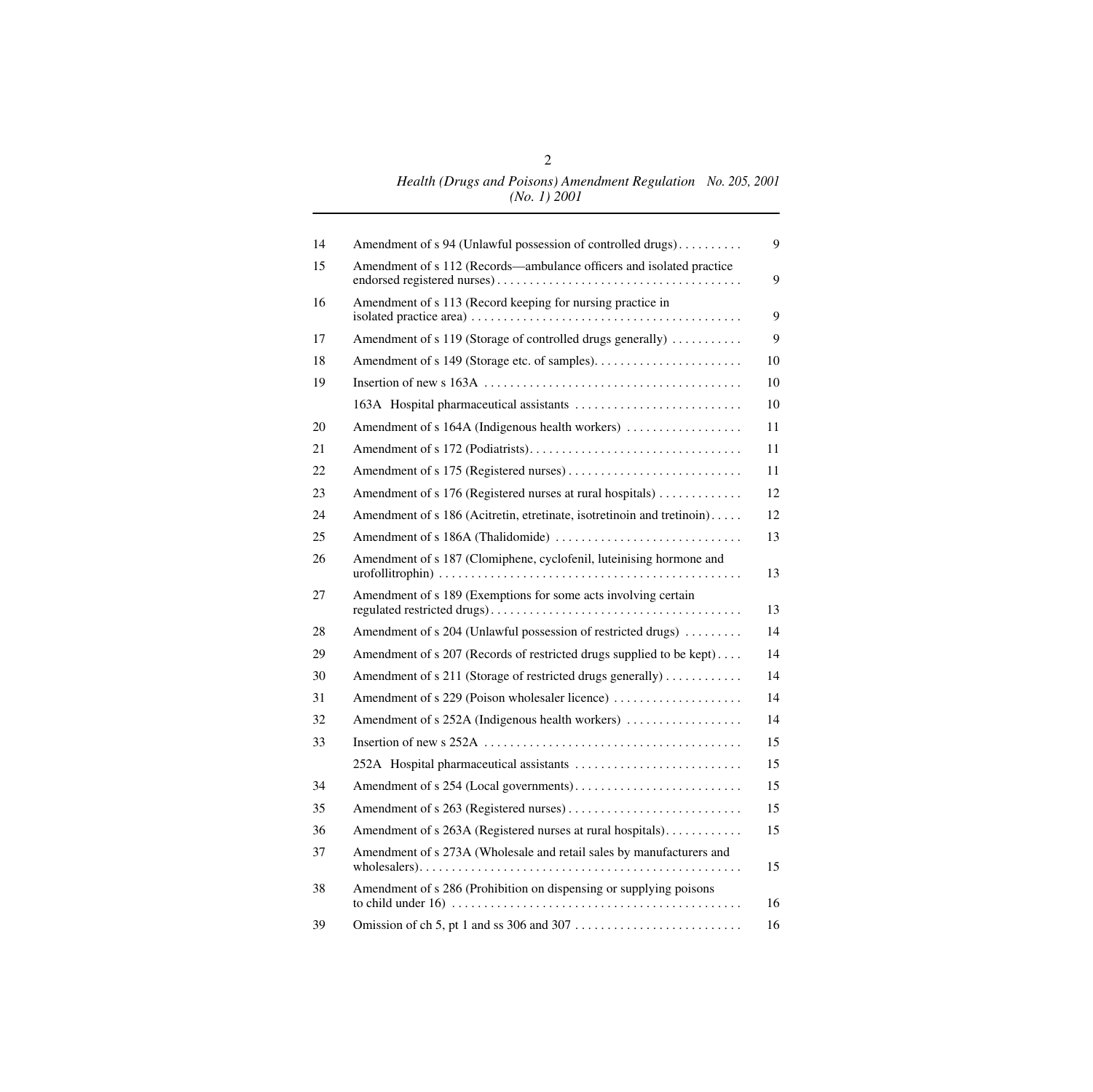#### *Health (Drugs and Poisons) Amendment Regulation (No. 1) 2001 No. 205, 2001*

| 40 |                                                                | 16  |
|----|----------------------------------------------------------------|-----|
| 41 | Amendment of appendix 3 (Who must sign certain purchase orders | 17  |
| 42 |                                                                | 17  |
|    | APPENDIX 6A                                                    |     |
|    | <b>POISONS</b>                                                 |     |
| 43 |                                                                | 22. |
|    | <b>APPENDIX 7A</b>                                             |     |
|    | <b>RESTRICTED DRUGS</b>                                        |     |
| 44 |                                                                | 23  |
|    |                                                                |     |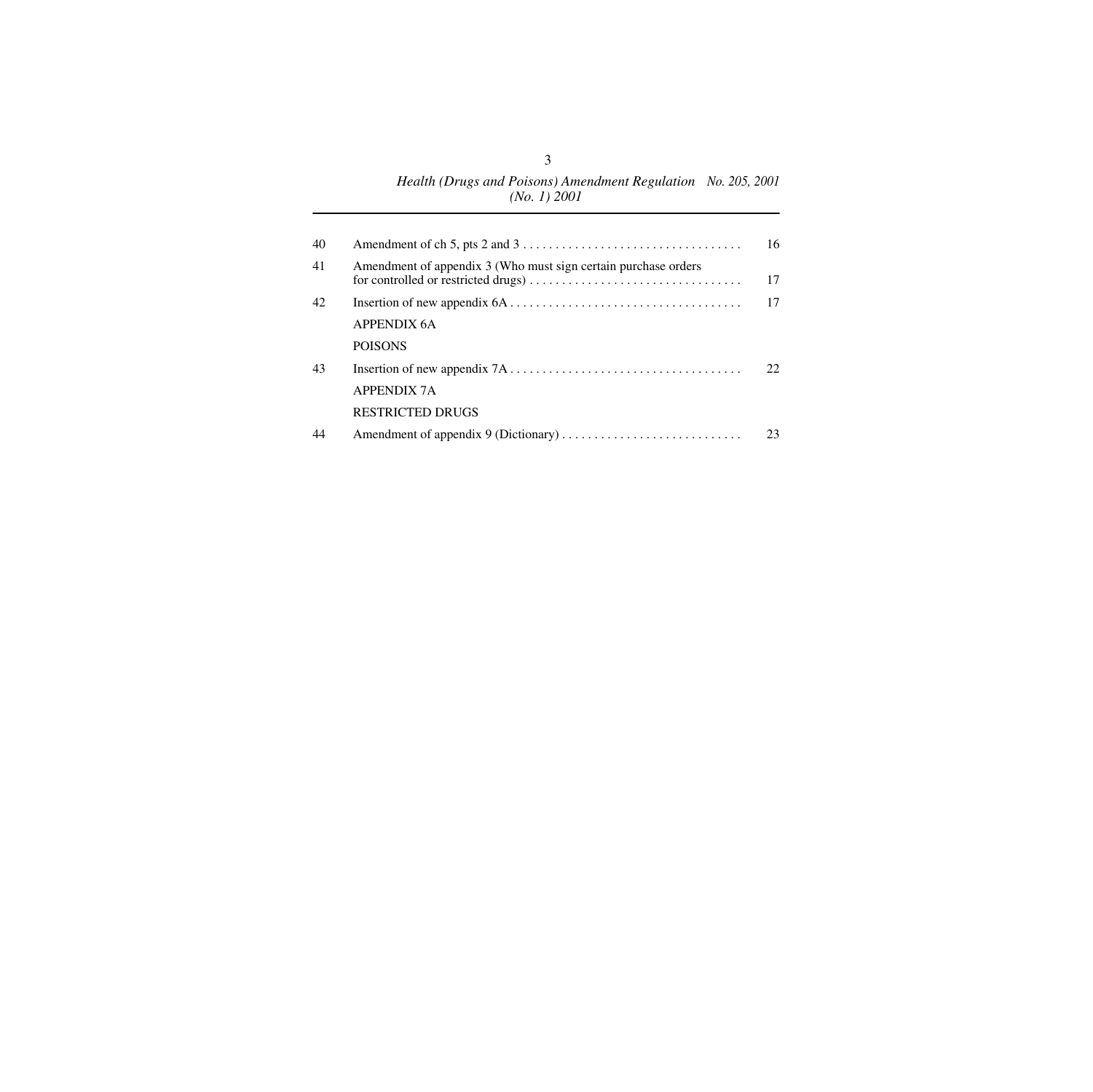#### <span id="page-3-0"></span>**1 Short title**

This regulation may be cited as the *Health (Drugs and Poisons) Amendment Regulation (No. 1) 2001*.

#### <span id="page-3-1"></span>**2 Commencement**

The following provisions of this regulation commence on the day fixed for the commencement of part 6 of the *Health Legislation Amendment Act 2001*—

- (a) sections 39 and 40;
- (b) section 44(6) and (8).

#### <span id="page-3-2"></span>**3 Regulation amended**

This regulation amends the *Health (Drugs and Poisons) Regulation 1996.*

#### <span id="page-3-3"></span>**4 Replacement of s 5 (Meaning of "S2" to "S9")**

Section 5—

*omit, insert—*

#### <span id="page-3-4"></span>**'5 Meaning of "S2" to "S9"**

'**(1)** The expression **"S2"**, **"S3"**, **"S4"**, **"S5"**, **"S6"**, **"S7"**, **"S8"** or **"S9"**, if followed by a controlled drug, restricted drug or a poison, means the drug or poison in the schedule to the standard with the number given in the expression.

'**(2)** The expression **"S2"**, if followed by 'poison' or 'substance' without naming a poison or substance, means any poison in appendix 6A, items 1 to 10.

'**(3)** The expression **"S3"**, **"S4"**, **"S5"**, **"S6"**, **"S7"** or **"S8"**, if followed by 'poison' or 'substance' without naming a poison or substance, means any poison in the schedule to the standard with the number given in the expression.

'**(4)** The expression **"S9"**, if followed by 'poison' or 'substance' without naming a poison or substance, means any poison in appendix 6A, item 12.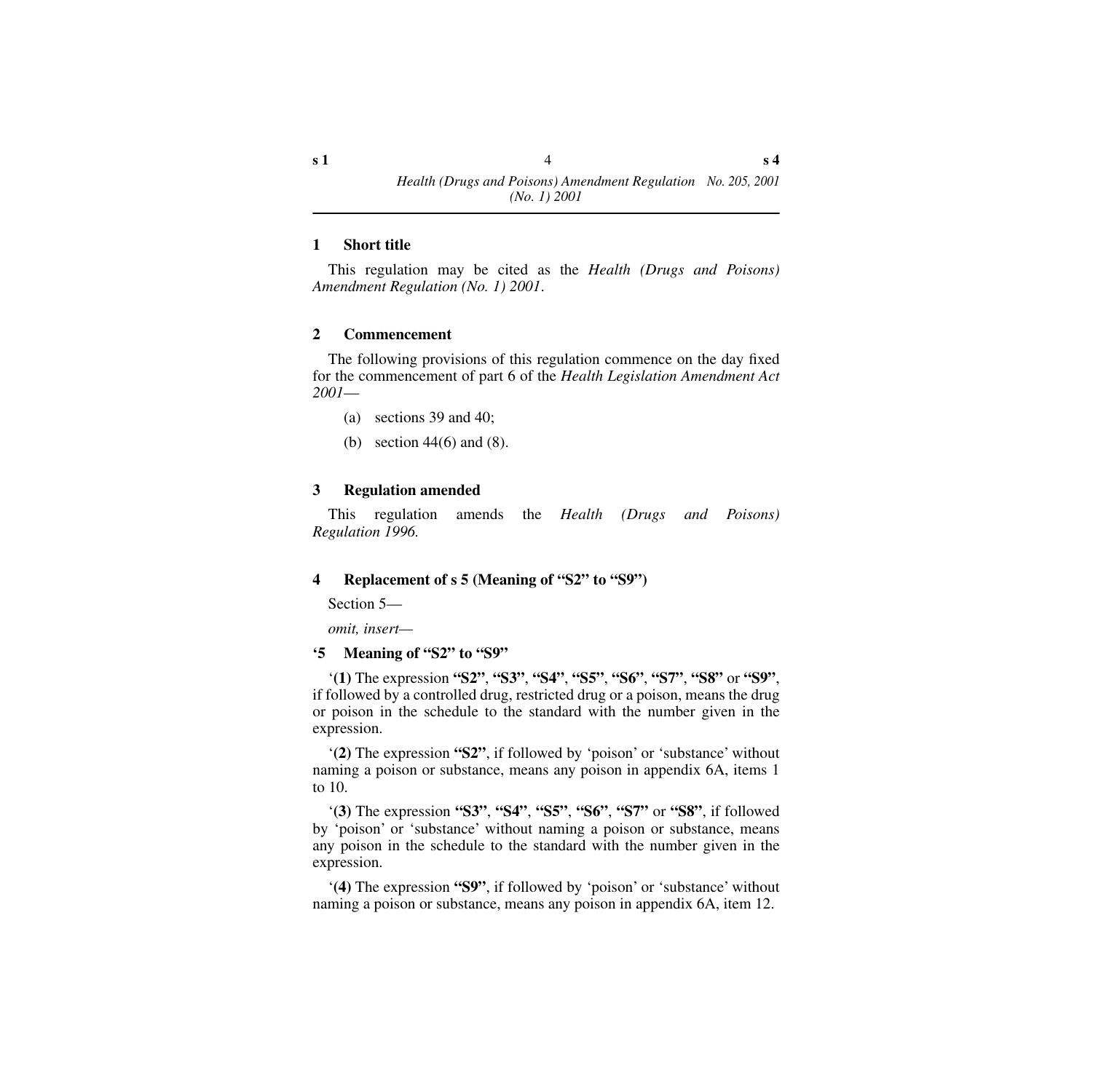#### *Examples*—

- 1. If a provision mentions 'S2 fluorides', it means fluorides in schedule 2 to the standard, i.e., fluorides in preparations for topical human therapeutic use.
- 2. If a provision mentions 'S3 fluorides', it means fluorides in schedule 3 to the standard, i.e., fluorides in dentifrices containing more than 1 000 mg/kg of fluoride ion. Fluorides may also be included in other schedules, for example as S5 or S6 poisons.
- 3. If a provision mentions 'S7 poison', it means any poison in schedule 7 to the standard.'.

#### <span id="page-4-0"></span>**5 Amendment of s 23 (Grounds for suspension or cancellation of endorsement)**

Section 23—

*insert—*

'(e) the holder of the endorsement has contravened a provision of this regulation.'.

#### <span id="page-4-1"></span>**6 Insertion of new s 25A**

After section 25—

*insert—*

#### <span id="page-4-2"></span>**'25A Urgent cancellation of certain approvals**

'**(1)** This section applies to each of the following approvals (a **"specified approval"**)—

- (a) an approval mentioned in section  $78(1)(a)$  for the treatment of a person by a doctor;1
- (b) an approval under section 122,<sup>2</sup> other than an approval for the treatment of a class of drug dependent persons;
- (c) an approval under section 213,3 other than an approval for the treatment of a class of drug dependent persons.

<sup>1</sup> Section 78 (Specified condition drugs—amphetamine, dexamphetamine, methylamphetamine, methylphenidate, phenmetrazine)

<sup>2</sup> Section 122 (Approval needed for treating drug dependent person with controlled drugs)

<sup>3</sup> Section 213 (Approval needed for treatment by doctor of drug dependent person with restricted drugs of dependency)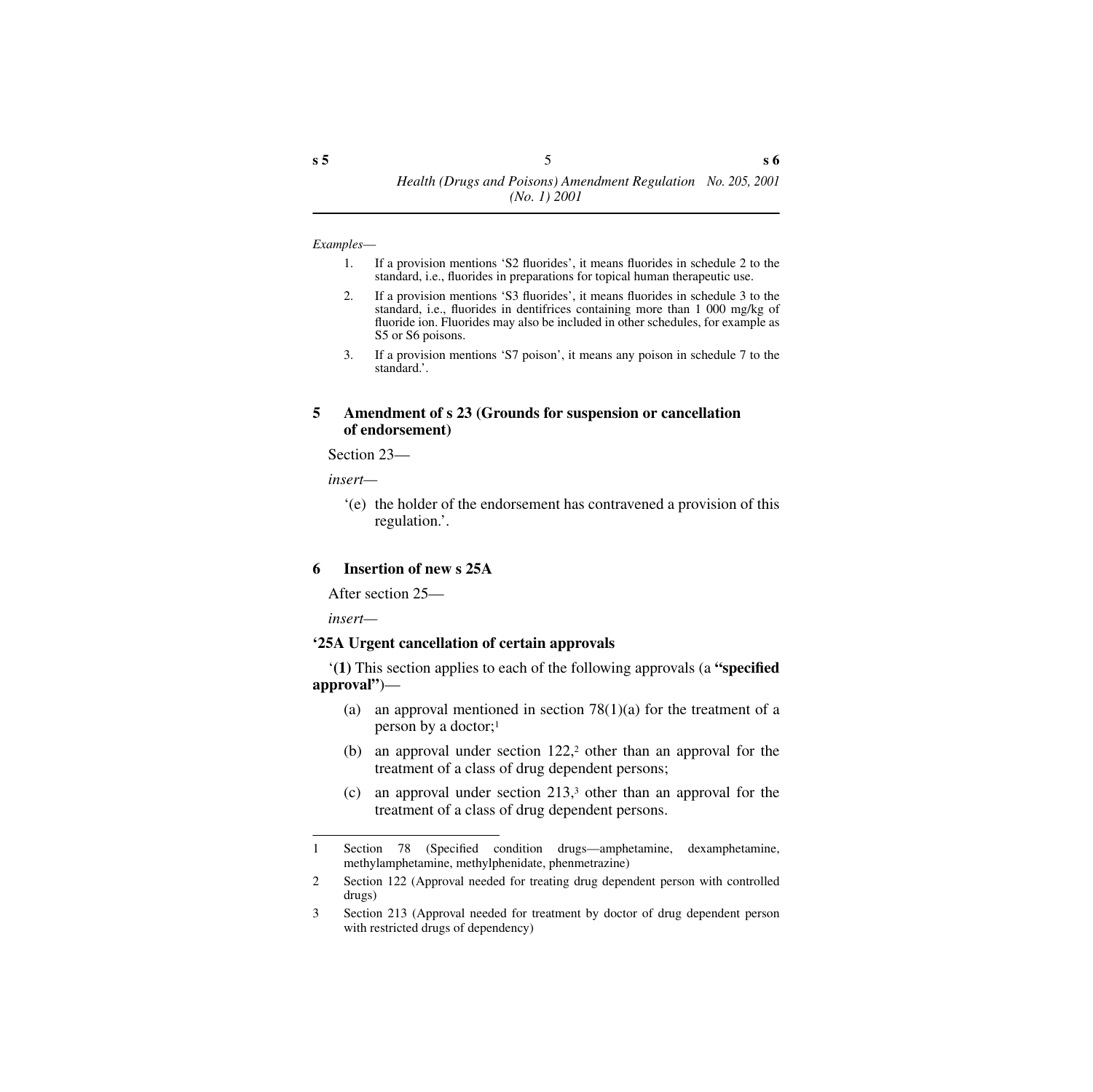'**(2)** The chief executive may cancel a specified approval if the chief executive is reasonably satisfied—

- (a) the holder of the specified approval (the **"former approval holder**") has ceased to treat the person to whom the approval relates; and
- (b) it is reasonably necessary, for the welfare of the person, for the chief executive to urgently give a specified approval to a doctor other than the former approval holder.

'**(3)** The chief executive must immediately give written notice of the decision to the former approval holder.

'**(4)** The notice must state—

- (a) the reasons for the decision, including the reasons for cancelling the approval under this section; and
- (b) that the former approval holder may appeal against the decision to a Magistrates Court within 28 days after receiving notice of the decision.

'**(5)** The decision takes effect on the later of—

- (a) the day the notice is given to the former approval holder; or
- (b) the day of effect stated in the notice.

'**(6)** For subsection (2)(a), the chief executive may be reasonably satisfied a former approval holder has ceased to treat a person regardless  $of$ —

- (a) the reason the treatment ceased; or
- (b) when the former approval holder last treated the person.'.

#### <span id="page-5-0"></span>**7 Amendment of s 32 (Surrender of endorsement)**

Section 32—

*insert—*

'**(4)** Subsection (2) does not apply to an endorsement holder if the endorsement is an authority.'.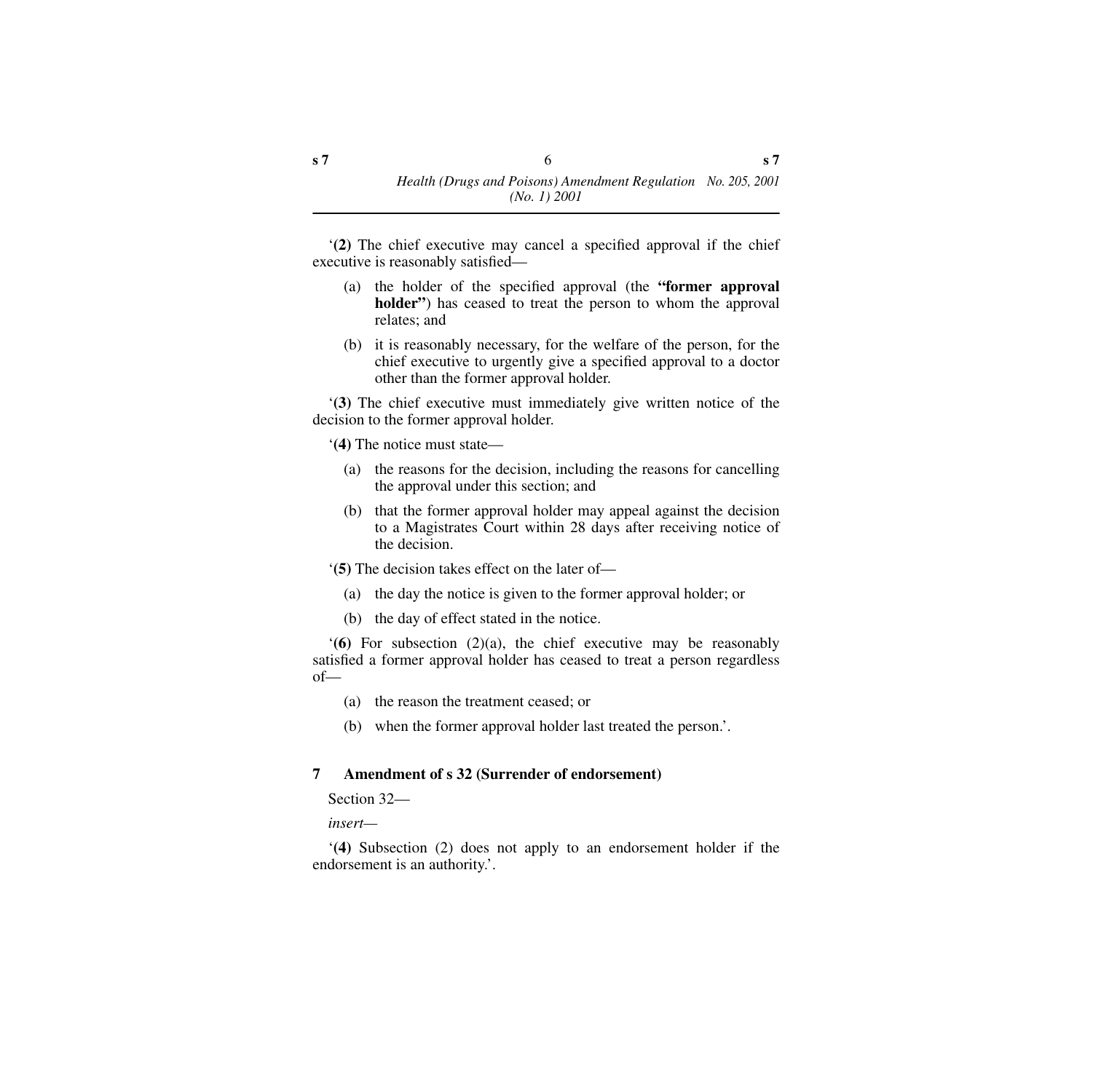#### <span id="page-6-0"></span>**8 Amendment of s 59A (Indigenous health workers)**

Section 59A, after 'area'—

*insert—*

'in a specified health service district'.

### <span id="page-6-1"></span>**9 Amendment of s 64 (Pharmacists)**

```
Section 64(1)(f), 'methadone syrup'—
```
*omit, insert—*

'a controlled drug'.

### <span id="page-6-2"></span>**10 Amendment of s 67 (Registered nurses)**

**(1)** Section 67(2), from 'an isolated', first mention, to 'registered'—

*omit, insert—*

'a rural hospital or an isolated practice area, a rural and isolated practice endorsed'.

**(2)** Section 67(2)(b), after 'drug'—

*insert—*

'in the rural hospital or'.

### <span id="page-6-3"></span>**11 Amendment of s 68 (Registered nurses at rural hospitals)**

Section 68, heading, '**Registered**'—

*omit, insert—*

'**Certain registered**'.

### <span id="page-6-4"></span>**12 Amendment of s 84 (Dealing with prescriptions and certain written instructions)**

**(1)** Section 84(1), ', for methadone syrup, when supplying'—

*omit, insert—*

'supplying a controlled drug'.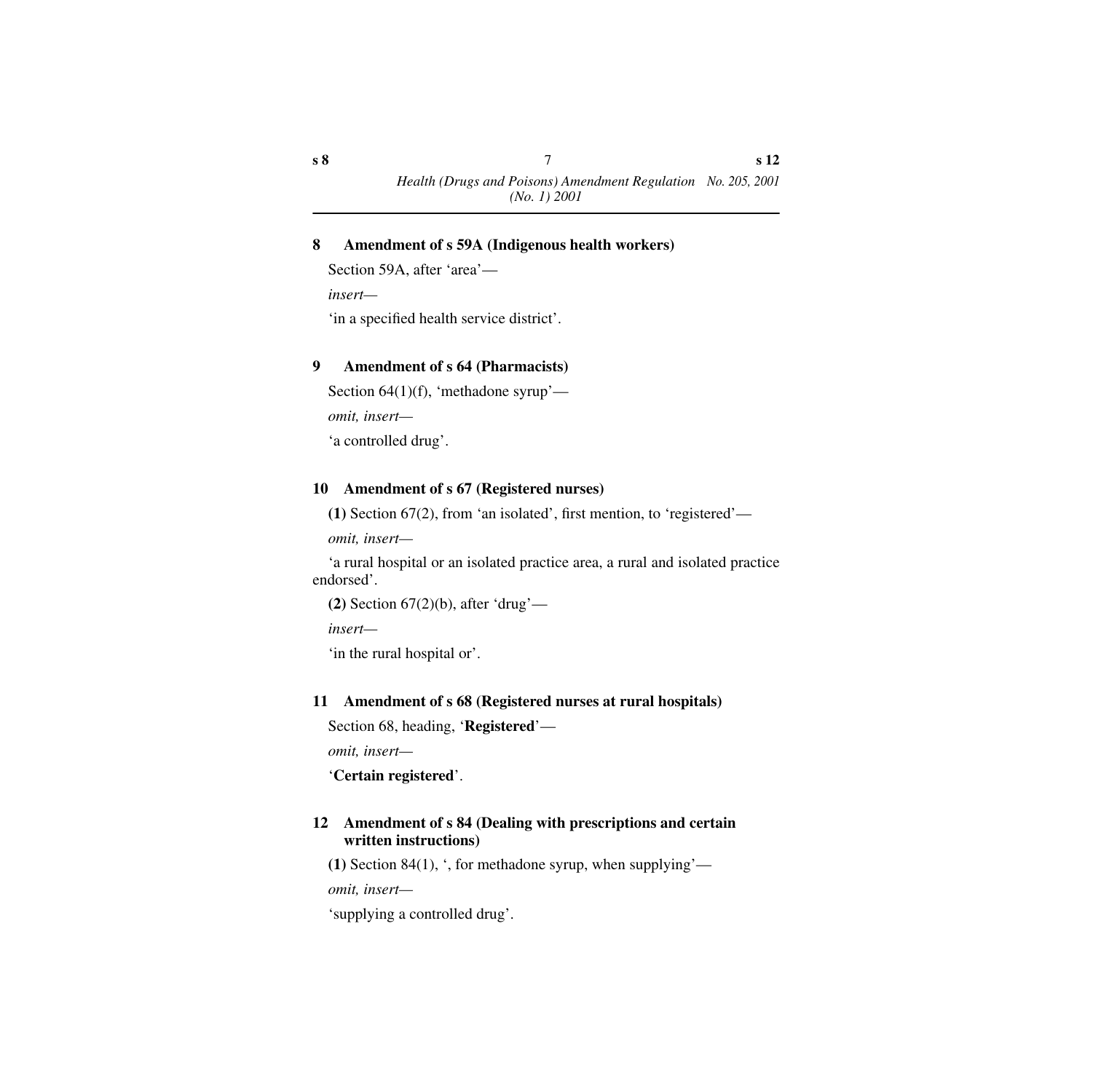**(2)** Section 84(7), definition "relevant information"—

*omit, insert*—

' **"relevant information"**, for a prescription, means—

- (a) the information appearing on the front of the prescription; and
- (b) the information the dispenser is required to write on the prescription when dispensing the controlled drug.'.

### <span id="page-7-0"></span>**13 Amendment of s 85 (Labelling dispensed and supplied medicines)**

**(1)** Section 85(1)—

*omit, insert—*

'**(1)** A person who sells a controlled drug as a dispensed medicine or supplies a controlled drug on a written instruction (a **"supplied medicine"**), must securely attach to the dispensed or supplied medicine's container a label as required by this section with the following warnings printed on it—

- (a) 'Keep out of reach of children';
- (b) if the prescriber is a veterinary surgeon—'For animal treatment only'.

Maximum penalty—40 penalty units.'.

```
(2) Section 85(3)(a), from 'for' to 'syrup'—
```
*omit, insert—*

'(a) for a dispensed or supplied medicine for human use'.

**(3)** Sections 85(3)(c) and (e), 'medicine or methadone syrup'—

*omit, insert—*

'or supplied medicine'.

**(4)** Sections  $85(3)(f)$  and (g), 'medicine or methadone syrup'—

*omit, insert—*

'dispensed or supplied medicine'.

```
(5) Section 85(5)—
```
*omit, insert—*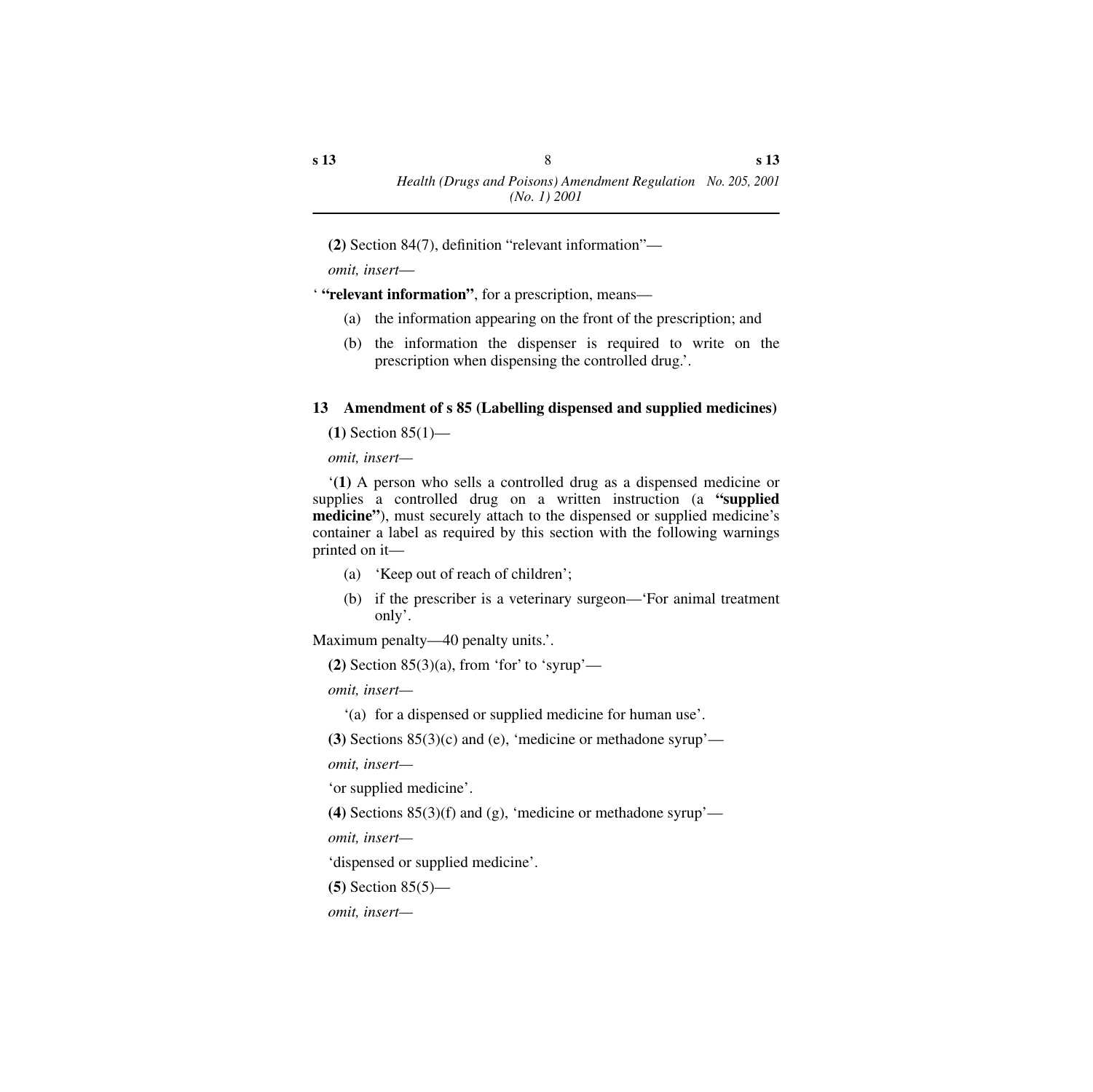'**(5)** Despite subsection (1), a person is not required to attach a label to a supplied medicine's container if—

- (a) the person supplies the medicine under section  $64(1)(f)$ ;<sup>4</sup> and
- (b) the medicine is ingested by the person to whom it is supplied in the presence of the person who supplies it.'.

### <span id="page-8-0"></span>**14 Amendment of s 94 (Unlawful possession of controlled drugs)**

Section 94(2), definition "controlled drug", '*Drugs Misuse Act 1986*'—

*omit, insert*—

'*Drugs Misuse Regulation 1987*'.

### <span id="page-8-1"></span>**15 Amendment of s 112 (Records—ambulance officers and isolated practice endorsed registered nurses)**

Section 112, 'isolated practice endorsed registered'—

*omit, insert*—

'rural and isolated practice endorsed'.

### <span id="page-8-2"></span>**16 Amendment of s 113 (Record keeping for nursing practice in isolated practice area)**

Section 113(1), 'isolated practice endorsed registered'—

*omit, insert*—

'rural and isolated practice endorsed'.

## <span id="page-8-3"></span>**17 Amendment of s 119 (Storage of controlled drugs generally)**

**(1)** Section 119(1)(b)—

*omit, insert—*

<sup>4</sup> Under section 64(1)(f), a pharmacist is authorised to supply a controlled drug, under a drug therapy protocol, on the oral or written instruction of a doctor who holds an approval under section 122(5) or (6).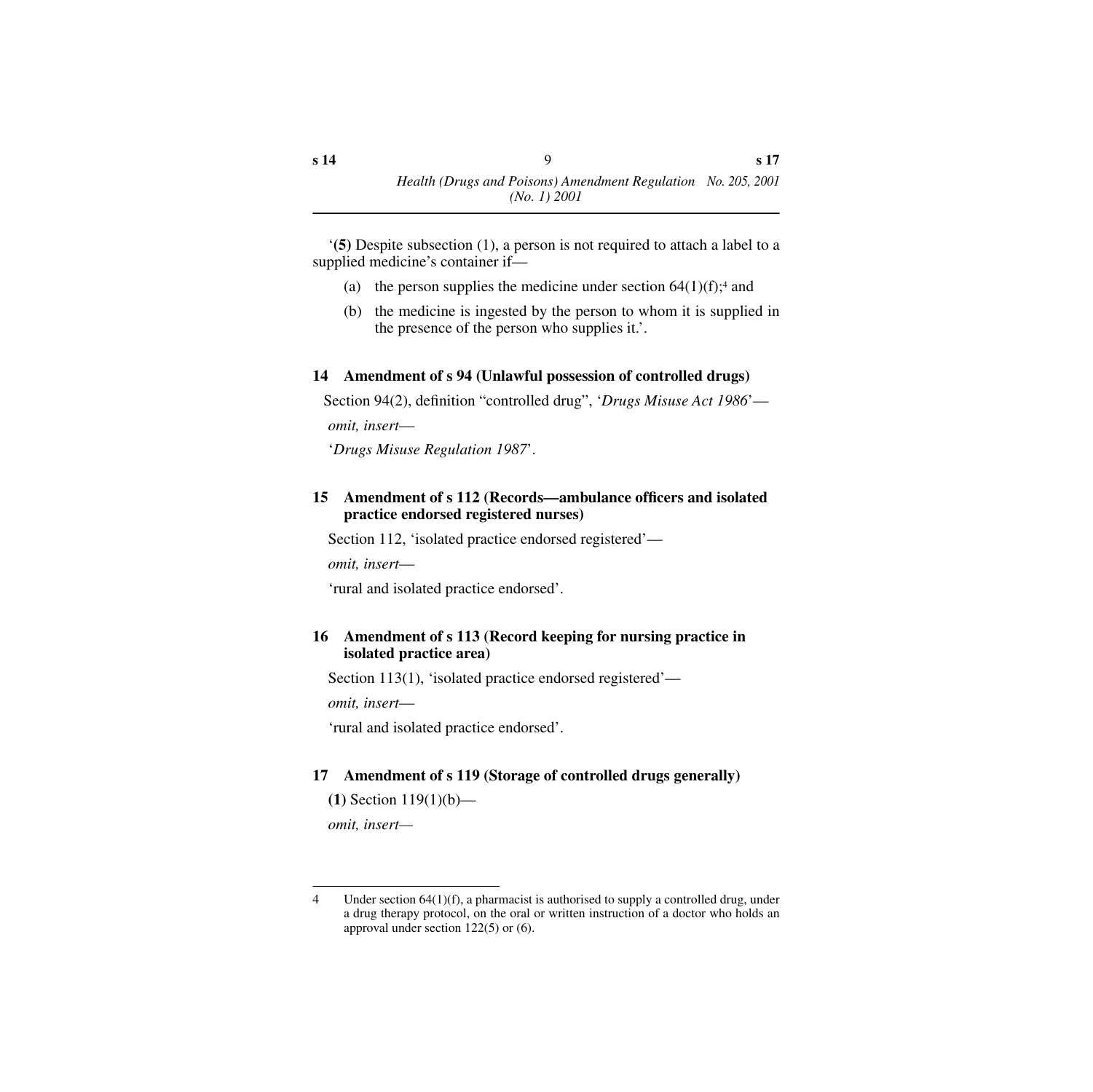'(b) in another place (a **"secure place"**) an inspector who inspects the place is reasonably satisfied is at least as secure as a receptacle mentioned in paragraph (a).'.

**(2)** Section 119(2)(a), before 'place locked'—

*insert—*

'secure'.

**(3)** Section 119(4) and (5), 'isolated practice endorsed registered'—

*omit, insert*—

'rural and isolated practice endorsed'.

### <span id="page-9-0"></span>**18 Amendment of s 149 (Storage etc. of samples)**

Section 149(2)—

*omit, insert—*

'**(2)** If the representative supplies a restricted drug to a dentist, doctor or veterinary surgeon (a **"practitioner"**), the representative must—

(a) before supplying the drug—

- (i) personally give the practitioner an invoice that complies with subsection (4) for the drug; and
- (i) personally receive from the practitioner a copy of the invoice signed by the practitioner; and
- (b) send a copy of the signed invoice to the representative's employer within 7 days after the day of supply.

Maximum penalty—40 penalty units.'.

### <span id="page-9-1"></span>**19 Insertion of new s 163A**

After section 163—

*insert—*

### <span id="page-9-2"></span>**'163A Hospital pharmaceutical assistants**

'To the extent necessary to perform the person's pharmaceutical imprest duties in a hospital, a hospital pharmaceutical assistant acting under the supervision of a pharmacist in the hospital, is authorised to—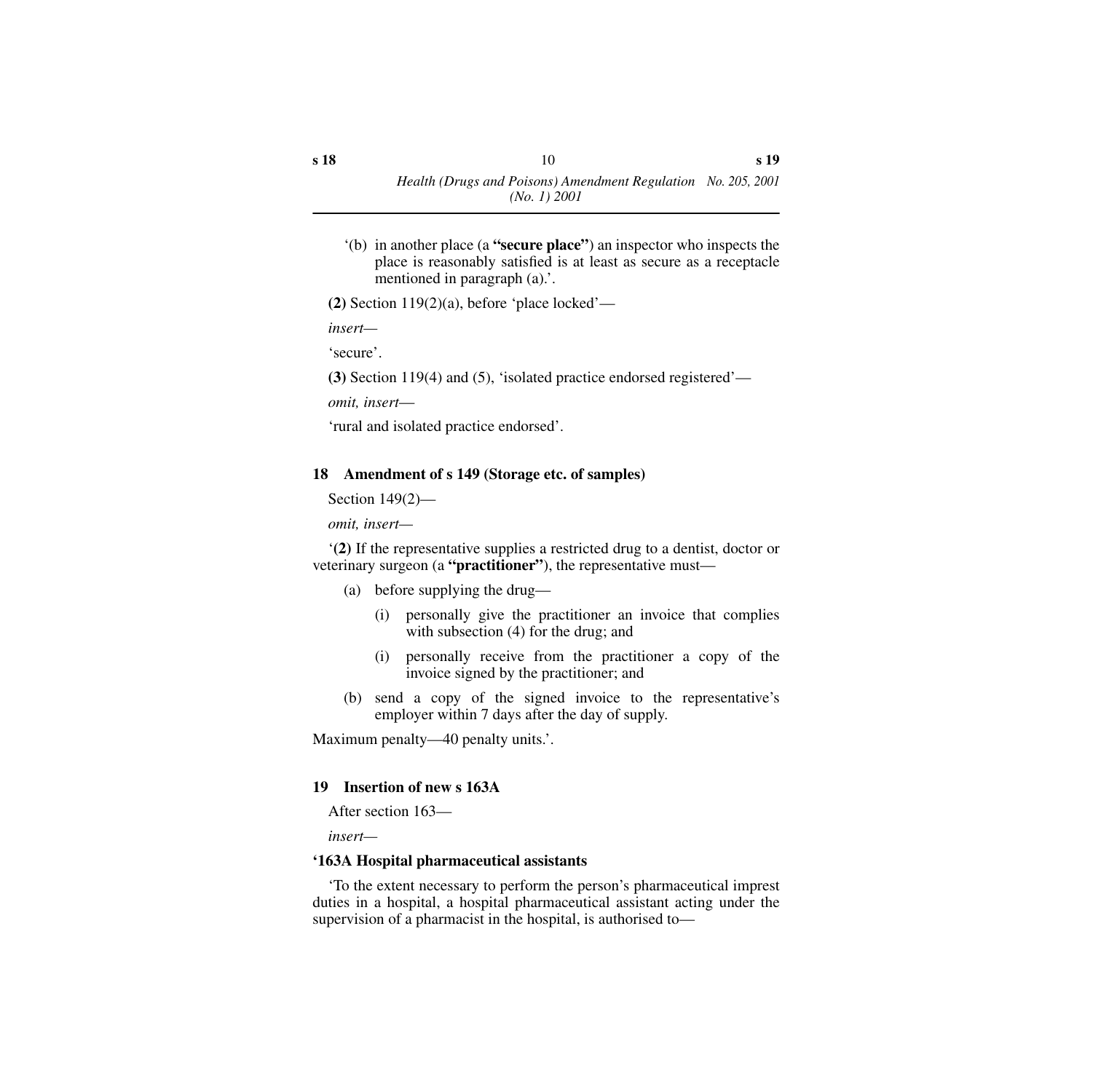- (a) possess a restricted drug (other than a restricted drug of dependency or a regulated restricted drug) at the hospital; or
- (b) issue a restricted drug (other than a restricted drug of dependency or a regulated restricted drug) to an authorised person for treatment of the hospital's patients.'.

### <span id="page-10-0"></span>**20 Amendment of s 164A (Indigenous health workers)**

**(1)** Section 164A, after 'area'—

*insert—*

'in a specified health service district'.

### <span id="page-10-1"></span>**21 Amendment of s 172 (Podiatrists)**

```
Section 172(c), 'practices'—
omit, insert—
'practises'.
```
### <span id="page-10-2"></span>**22 Amendment of s 175 (Registered nurses)**

**(1)** Section 175(2), from 'an isolated', first mention, to 'registered'—

*omit, insert—*

'a rural hospital or an isolated practice area, a rural and isolated practice endorsed'.

**(2)** Section 175(2)(b), after 'drug'—

*insert*—

'in the rural hospital or'.

**(3)** Section 175(2)(b), 'practices'—

*omit, insert—*

'practises'.

**(4)** Section 175(3), from 'endorsed' to 'program is'—

*omit, insert*—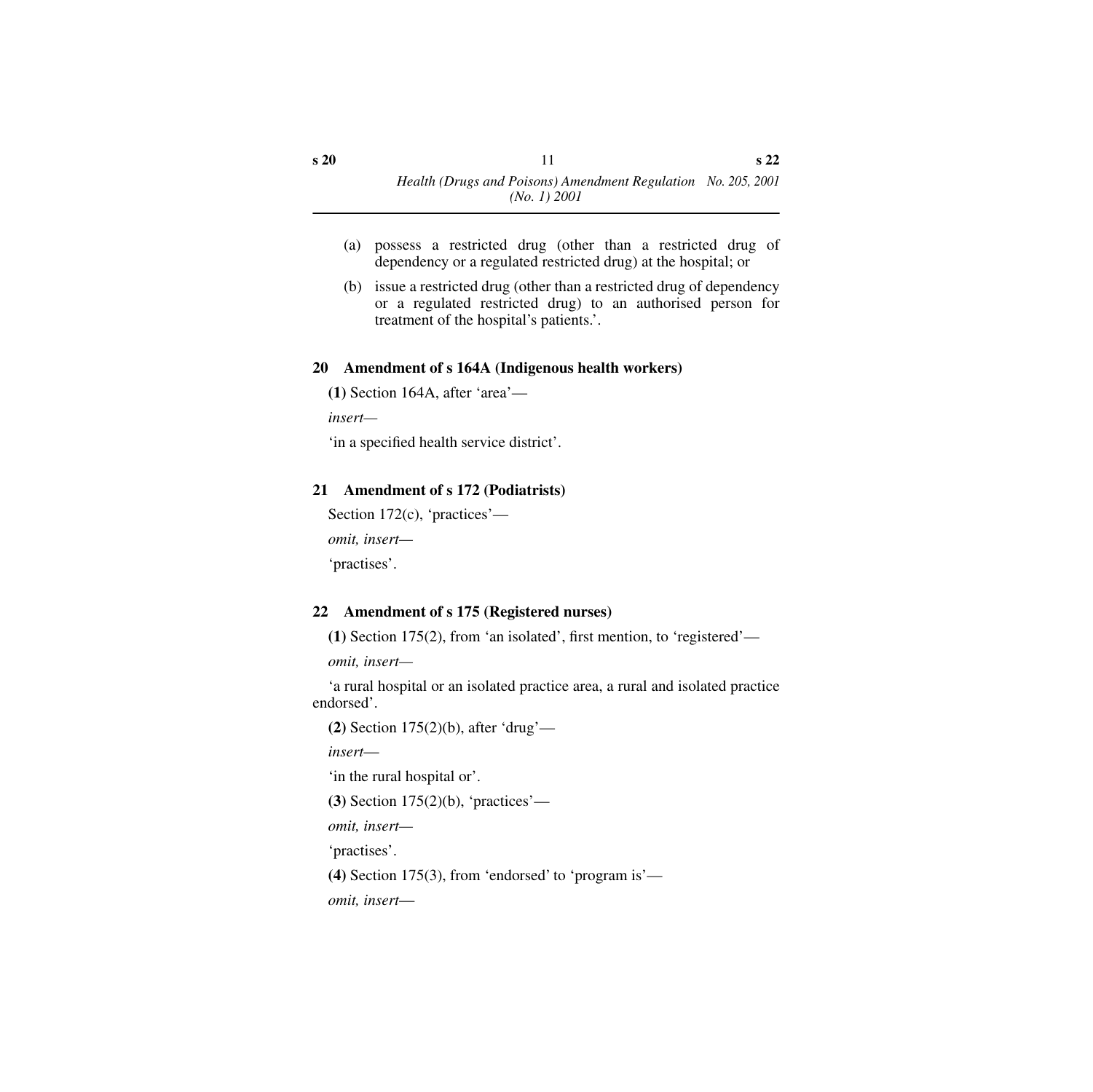'whose annual licence certificate is endorsed under the *Nursing Act 1992* for practice in an immunisation program is'.

**(5)** Section 175(4), from 'endorsed' to 'program is'—

*omit, insert*—

'whose annual licence certificate is endorsed under the *Nursing Act 1992* for practice in a sexual health program is'.

**(6)** Section 175(5)—

*omit.*

#### <span id="page-11-0"></span>**23 Amendment of s 176 (Registered nurses at rural hospitals)**

Section 176, heading, '**Registered**'—

*omit, insert—*

'**Certain registered**'.

### <span id="page-11-1"></span>**24 Amendment of s 186 (Acitretin, etretinate, isotretinoin and tretinoin)**

**(1)** Section 186(1), from ', isotretinoin' to 'human'—

*omit, insert*—

'or tretinoin for human therapeutic use or isotretinoin for human oral'.

**(2)** Section 186(1)(a), 'for human therapeutic use'—

*omit.*

**(3)** Section 186(3)—

*omit, insert—*

'**(3)** Despite subsection (1)—

- (a) a person for whose therapeutic use acitretin, etretinate or tretinoin is dispensed, prescribed or sold under subsection (1) may obtain or use acitretin, etretinate or tretinoin; or
- (b) a person for whose oral therapeutic use isotretinoin is dispensed, prescribed or sold under subsection (1) may obtain or use isotretinoin.'.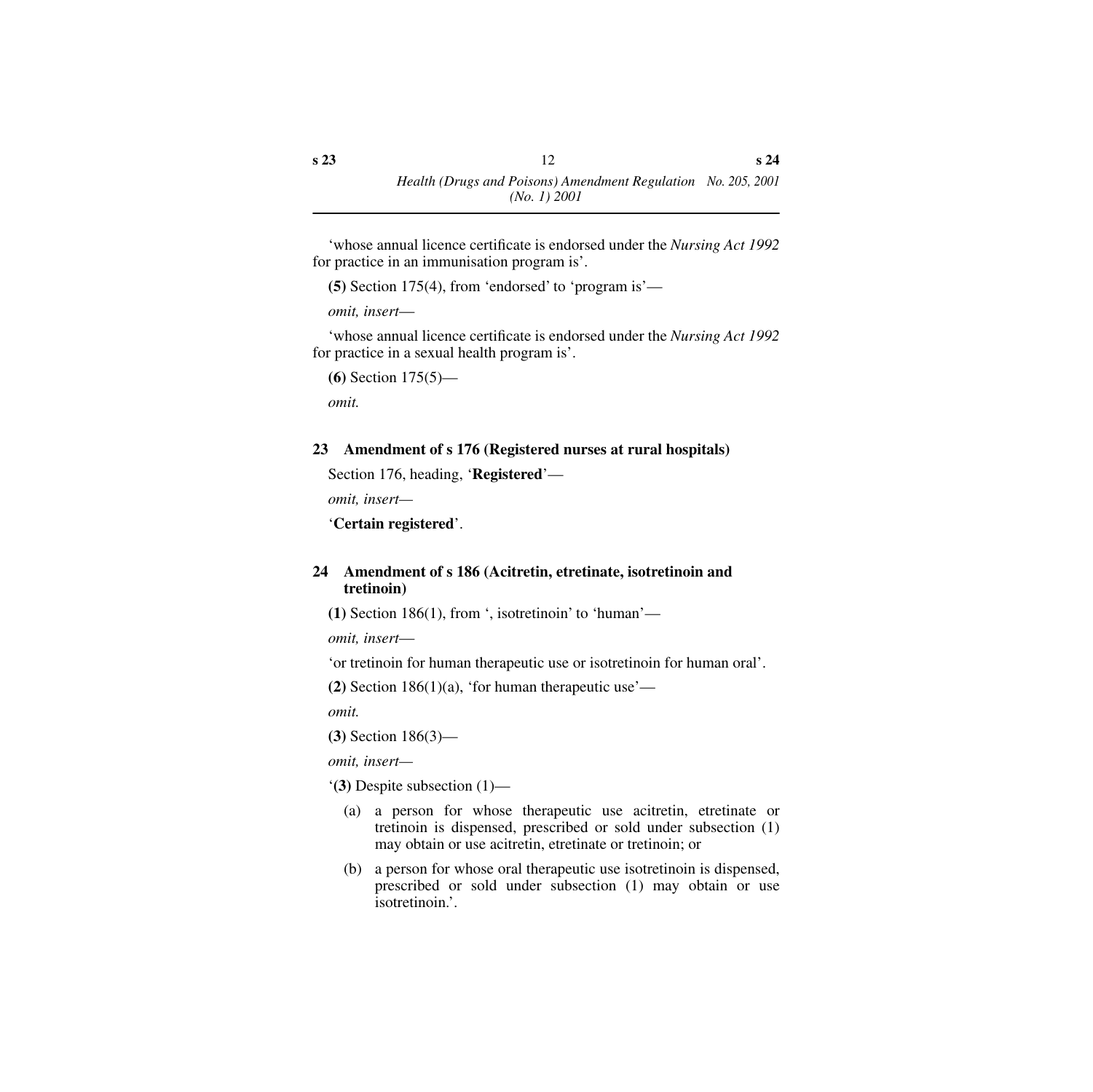#### <span id="page-12-0"></span>**25 Amendment of s 186A (Thalidomide)**

**(1)** Section 186A, heading—

*omit, insert—*

#### '**Bexarotene and thalidomide**'.

**(2)** Section 186A, before 'thalidomide for'—

*insert—*

'bexarotene or'.

#### <span id="page-12-1"></span>**26 Amendment of s 187 (Clomiphene, cyclofenil, luteinising hormone and urofollitrophin)**

**(1)** Section 187(1), 'regulated restricted'—

*omit, insert—*

'section 187'.

**(2)** Section 187(1)—

*insert—*

'(c) is a registrar in obstetrics and gynaecology or internal medicine working directly under the supervision of a specialist in obstetrics and gynaecology or internal medicine.'.

**(3)** Section 187(2), from ' "regulated' to 'following'—

*omit, insert—*

' **"section 187 drug"** means any of the following regulated'.

#### <span id="page-12-2"></span>**27 Amendment of s 189 (Exemptions for some acts involving certain regulated restricted drugs)**

**(1)** Section 189(1) 'regulated restricted'—

*omit, insert—*

'section 189'.

**(2)** Section 189(2), from ' "regulated' to 'following'—

*omit, insert—*

' **"section 189 drug"** means any of the following regulated'.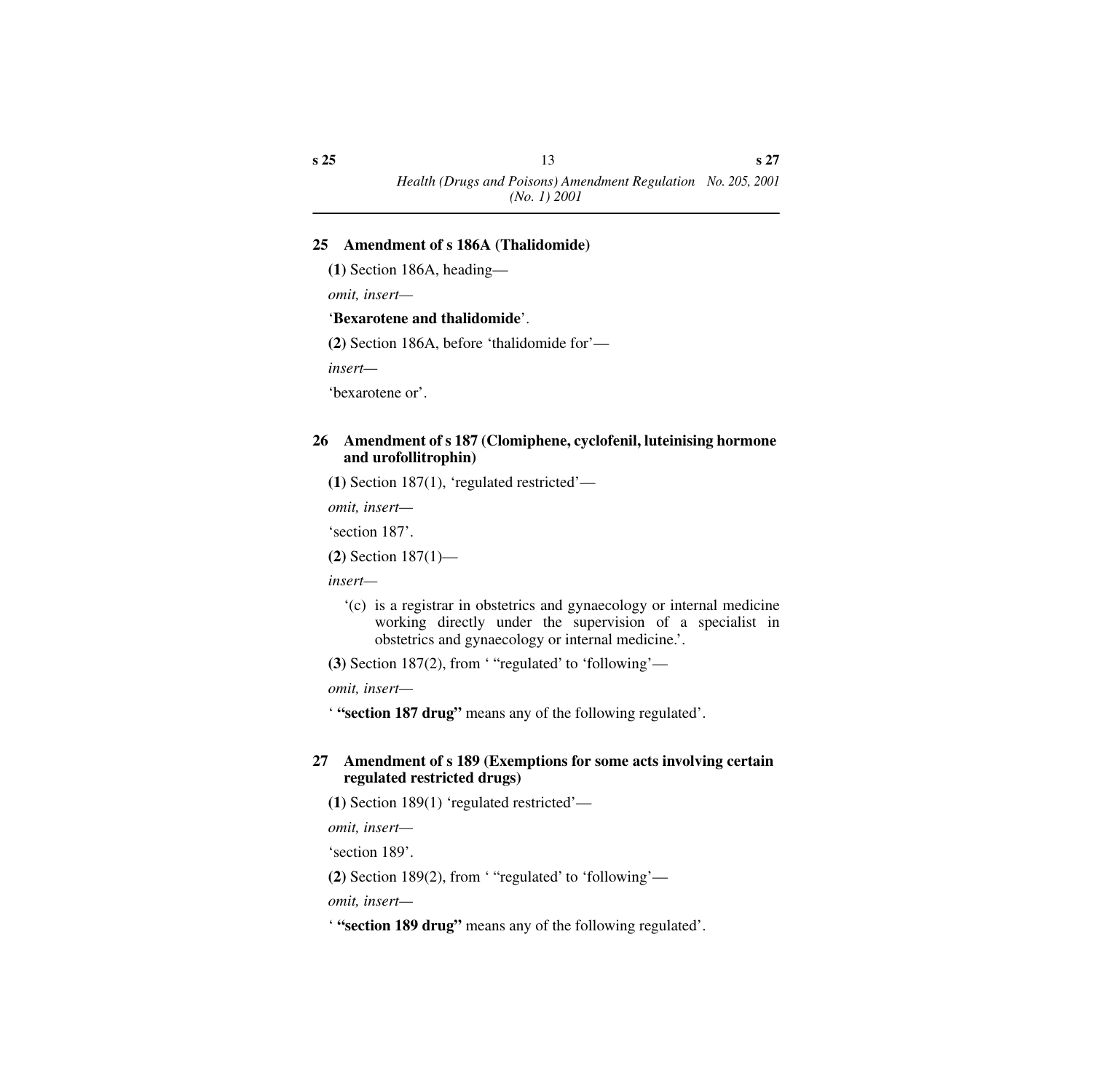*Health (Drugs and Poisons) Amendment Regulation No. 205, 2001 (No. 1) 2001*

#### <span id="page-13-0"></span>**28 Amendment of s 204 (Unlawful possession of restricted drugs)**

Section 204(2), definition "restricted drug", '*Drugs Misuse Act 1986*' *omit, insert*—

'*Drugs Misuse Regulation 1987*'.

#### <span id="page-13-1"></span>**29 Amendment of s 207 (Records of restricted drugs supplied to be kept)**

Section 207(1A)(a), 'an isolated practice endorsed registered'—

*omit, insert*—

'a rural and isolated practice endorsed'.

#### <span id="page-13-2"></span>**30 Amendment of s 211 (Storage of restricted drugs generally)**

Section 211(2) and (3), 'isolated practice endorsed registered' *omit, insert*—

'rural and isolated practice endorsed'.

#### <span id="page-13-3"></span>**31 Amendment of s 229 (Poison wholesaler licence)**

Section 229(1), 'Subject to section 235,  $a'$  *omit, insert*— 'A'.

#### <span id="page-13-4"></span>**32 Amendment of s 252A (Indigenous health workers)**

**(1)** Section 252A, after 'area'—

*insert—*

'in a specified health service district'.

**(2)** Section 252A—

*renumber* as section 252B.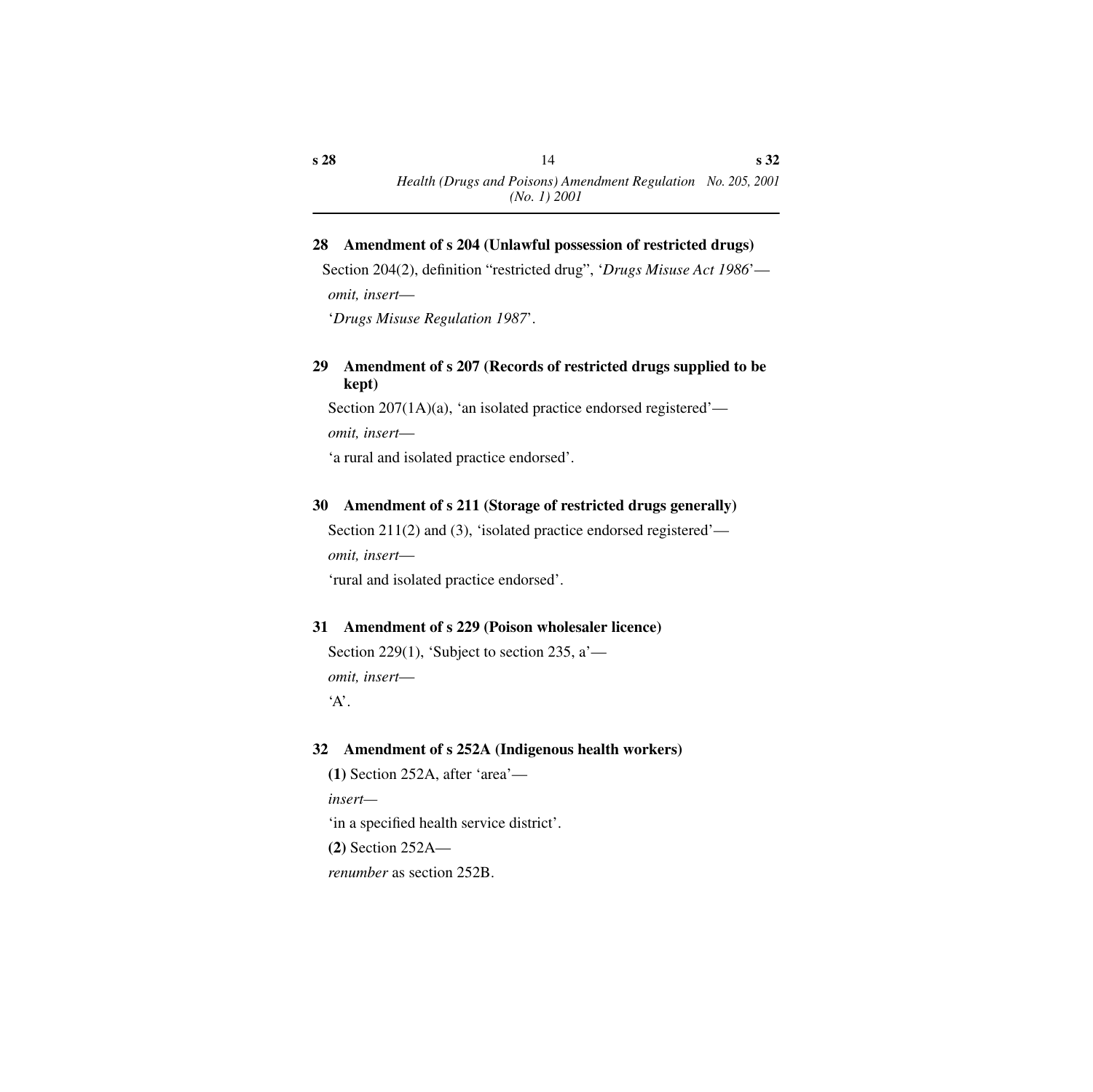#### <span id="page-14-0"></span>**33 Insertion of new s 252A**

After section 252—

*insert—*

#### <span id="page-14-1"></span>**'252A Hospital pharmaceutical assistants**

'To the extent necessary to perform the person's pharmaceutical imprest duties in a hospital, a hospital pharmaceutical assistant acting under the supervision of a pharmacist in the hospital, is authorised to issue an S2 or S3 poison to an authorised person for treatment of the hospital's patients.'.

### <span id="page-14-2"></span>**34 Amendment of s 254 (Local governments)**

Section 254(b)—

*omit, insert*—

'(b) sell sodium fluoride in a form containing a concentration of not more than 2.2 mg of sodium fluoride in each dosage unit.'.

### <span id="page-14-3"></span>**35 Amendment of s 263 (Registered nurses)**

Section 263(2), from 'an isolated practice area'—

*omit, insert—*

'a rural hospital or an isolated practice area, a rural and isolated practice endorsed nurse is authorised to supply an S2 or S3 poison to or for a person requiring treatment at the rural hospital or in the isolated practice area.'.

### <span id="page-14-4"></span>**36 Amendment of s 263A (Registered nurses at rural hospitals)**

Section 263A, heading, '**Registered**'—

*omit, insert—*

'**Certain registered**'.

### <span id="page-14-5"></span>**37 Amendment of s 273A (Wholesale and retail sales by manufacturers and wholesalers)**

**(1)** Section 273A(2)(b)(iii), 'an isolated practice endorsed registered' *omit, insert*—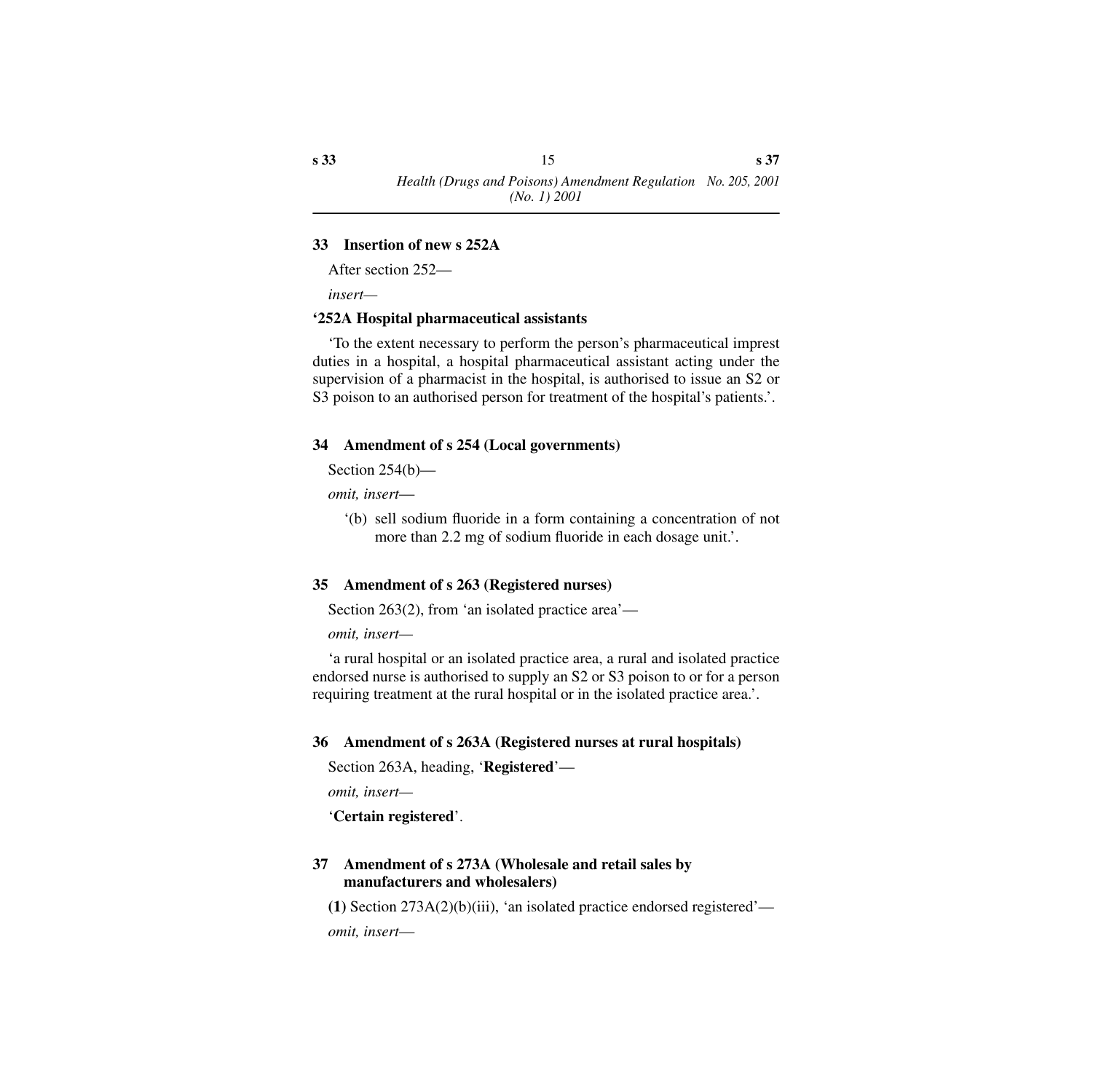'a rural and isolated practice endorsed'.

```
(2) Section 273A(2)(b)—
```
*insert*—

```
'(v) the vice-chancellor of a university; or'.
```
**(3)** Section 273A(2)(c)(i), 'paragraph (a)'—

*omit, insert—*

'paragraph (b)'.

#### <span id="page-15-0"></span>**38 Amendment of s 286 (Prohibition on dispensing or supplying poisons to child under 16)**

**(1)** Section 286(3), 'a registered' to 'area'—

*omit, insert*—

'a rural and isolated practice endorsed nurse'.

```
(2) Section 286(4)—
```
*omit.*

### <span id="page-15-1"></span>**39 Omission of ch 5, pt 1 and ss 306 and 307**

Chapter 5, part 1 and sections 306 and 307 *omit.*

### <span id="page-15-2"></span>**40 Amendment of ch 5, pts 2 and 3**

Chapter 5, parts 2 and 3 *renumber* as parts 1 and 2*.*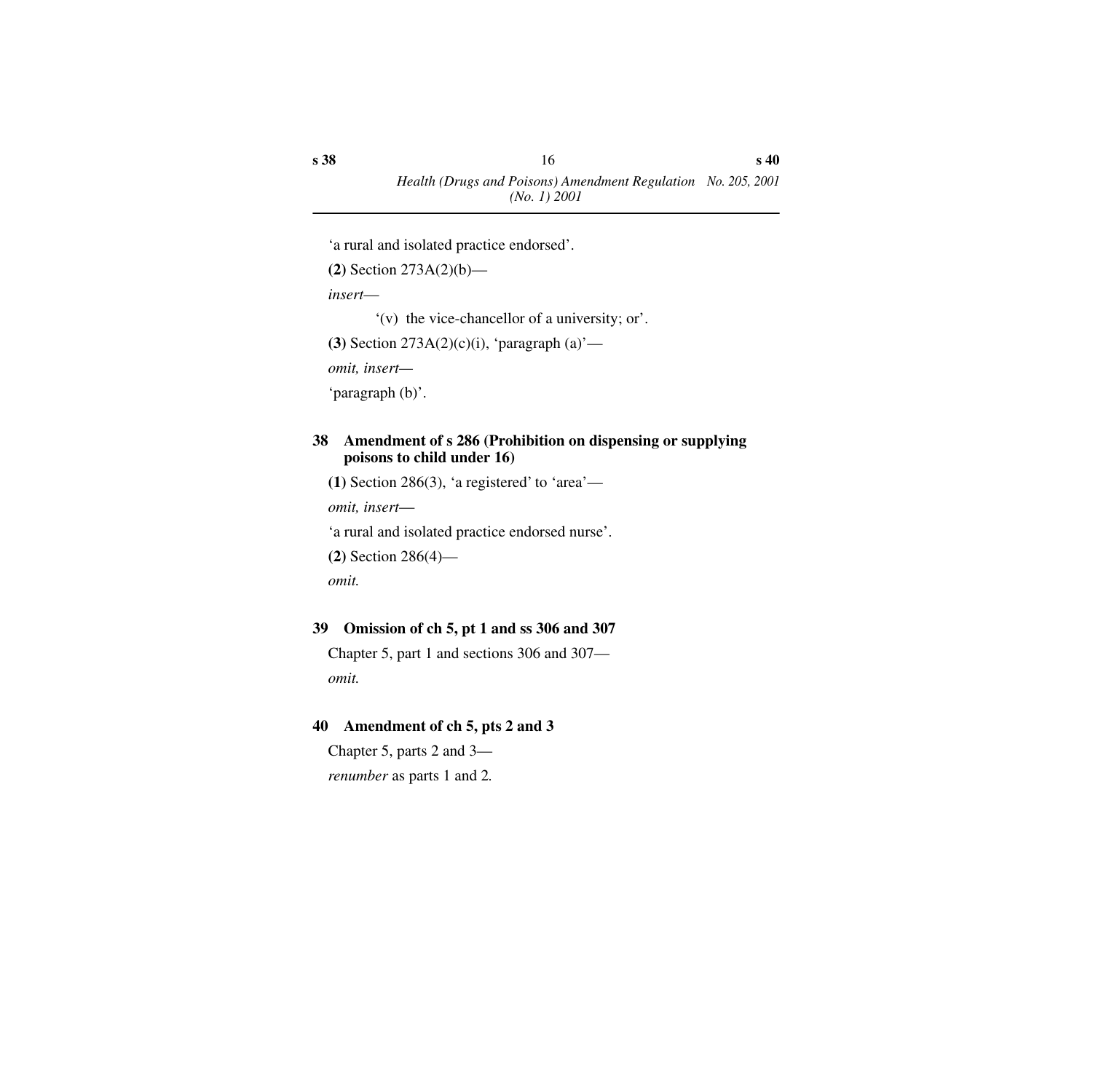#### <span id="page-16-0"></span>**41 Amendment of appendix 3 (Who must sign certain purchase orders for controlled or restricted drugs)**

Appendix 3, part 2—

*insert*—

**14.** university the university's vice-chancellor or a person to whom the vice-chancellor has delegated authority under section  $179A(2)$ .

### <span id="page-16-1"></span>**42 Insertion of new appendix 6A**

After appendix 6—

<span id="page-16-3"></span><span id="page-16-2"></span>*insert—*

# **'APPENDIX 6A**

# **'POISONS**

appendix 9, definition "poison"

- **1.** Atropine (other than atropine methonitrate)—
	- (a) in preparations containing 0.25% or less of atropine; or
	- (b) in tablets, each containing 0.6 mg of atropine sulfate, in a pack that contains 20 tablets and is labelled for treatment of organophosphorus poisoning.
- **2.** Belladonna in preparations containing 0.25% or less of the alkaloids of belladonna.
- **3.** Datura spp. in preparations containing 0.25% or less of the alkaloids of datura.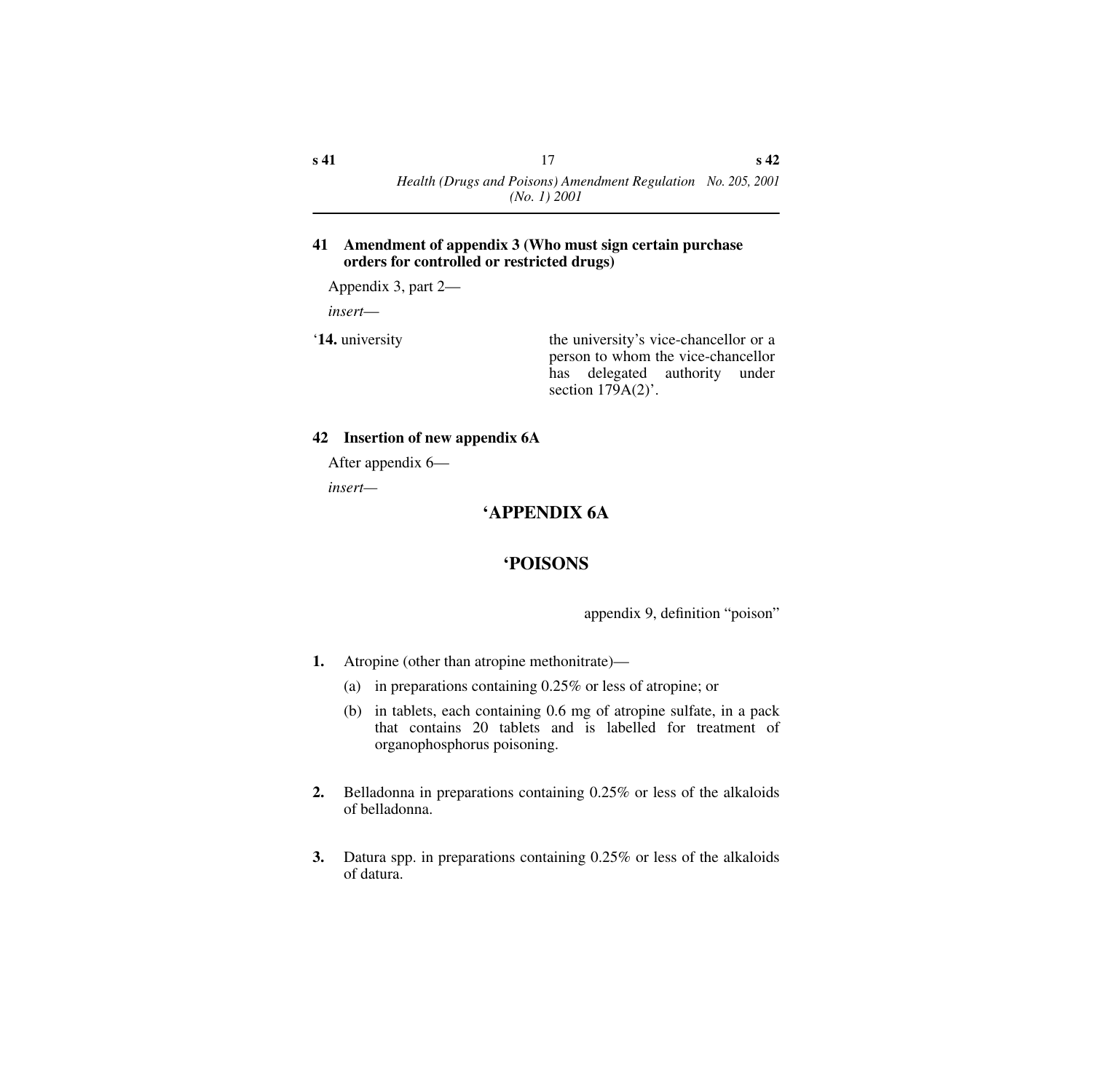- **4.** Duboisia leichhardtii in preparations containing 0.25% or less of the alkaloids of duboisia.
- **5.** Duboisia myoporoides in preparations containing 0.25% or less of the alkaloids of duboisia.
- **6.** Hyoscine (other than hyoscine butylbromide)—
	- (a) in preparations containing 0.25% or less of hyoscine; or
	- (b) in transdermal applicators containing 2 mg or less of hyoscine.
- **7.** Hyoscyamine in preparations containing 0.25% or less of hyoscyamine.
- **8.** Hyoscyamus in preparations containing 0.25% or less of hyocyamus.
- **9.** Stramonium in preparations containing 0.25% or less of the alkaloids of stramonium, other than in preparations for smoking or burning.
- **10.** A substance mentioned in schedule 2 to the standard, other than the following substances—
	- (a) atropine (other than atropine methonitrate)—
		- (i) for oral use in undivided preparations containing 0.025% or less of atropine when labelled with a dose of 0.025 mg or less of atropine and a recommended daily dose of 0.5 mg or less of atropine; or
		- (ii) for oral use in divided preparations containing 0.025 mg or less of atropine per dosage unit when labelled with a recommended daily dose of 0.5 mg or less of atropine; or
		- (iii) in preparations containing atropine sulfate when packed and labelled for the treatment of organophosphorus poisoning in tablets each containing 0.6 mg or less of atropine sulfate in packs of 20 tablets or in preparations for injection each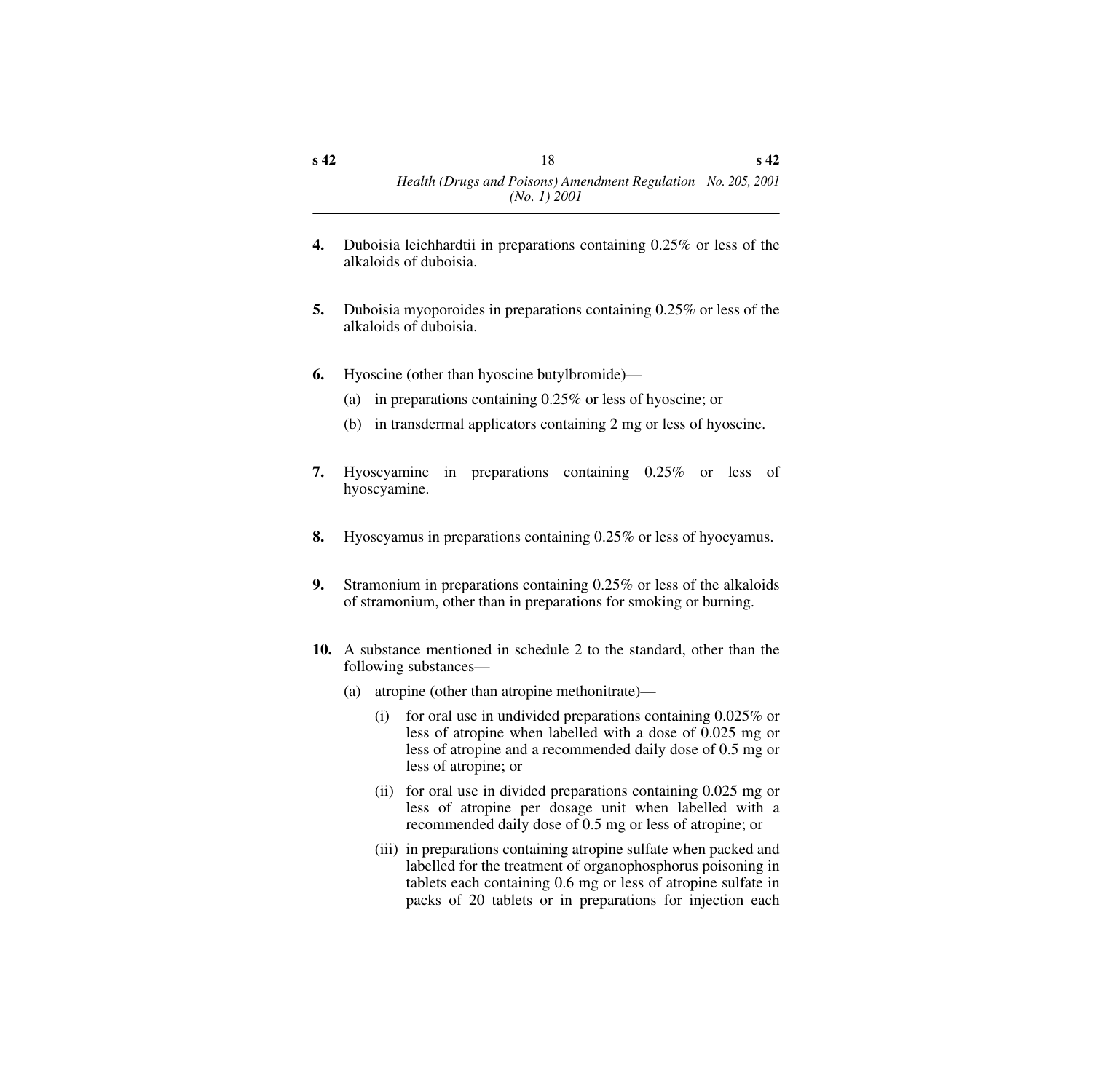containing 0.6 mg per ml or less of atropine sulfate in packs of 5;

- (b) atropa belladonna (belladonna)—
	- (i) for external use in preparations containing  $0.025\%$  or less of the alkaloids of belladonna; or
	- (ii) for oral use in undivided preparations containing 0.025% or less of the alkaloids of belladonna when labelled with a dose of 0.025 mg or less of the alkaloids of belladonna and a recommended daily dose of 0.5 mg or less of the alkaloids of belladonna; or
	- (iii) for oral use in divided preparations containing 0.025 mg or less of the alkaloids of belladonna per dosage unit when labelled with a recommended daily dose of 0.5 mg or less of the alkaloids of belladonna;
- (c) datura spp. for oral use—
	- (i) in undivided preparations containing 0.025% or less of the alkaloids of datura when labelled with a dose of 0.3 mg or less of the alkaloids of datura and a recommended daily dose of 1 mg or less of the alkaloids of datura; or
	- (ii) in divided preparations containing 0.3 mg or less of the alkaloids of datura per dosage unit when labelled with a recommended daily dose of 1 mg or less of the alkaloids of datura;
- (d) datura stramonium (stramonium) for oral use—
	- (i) in undivided preparations that are not for smoking or burning and contain 0.025% or less of the alkaloids of stramonium when labelled with a dose of 0.025 mg or less of the alkaloids of stramonium and a recommended daily dose of 0.5 mg or less of the alkaloids of stramonium; or
	- (ii) in divided preparations that are not for smoking or burning and contain 0.025 mg or less of the alkaloids of stramonium per dosage unit when labelled with a recommended daily dose of 0.5 mg or less of the alkaloids of stramonium;
- (e) datura tatula (stramonium) for oral use—
	- (i) in undivided preparations that are not for smoking or burning and contain 0.025% or less of the alkaloids of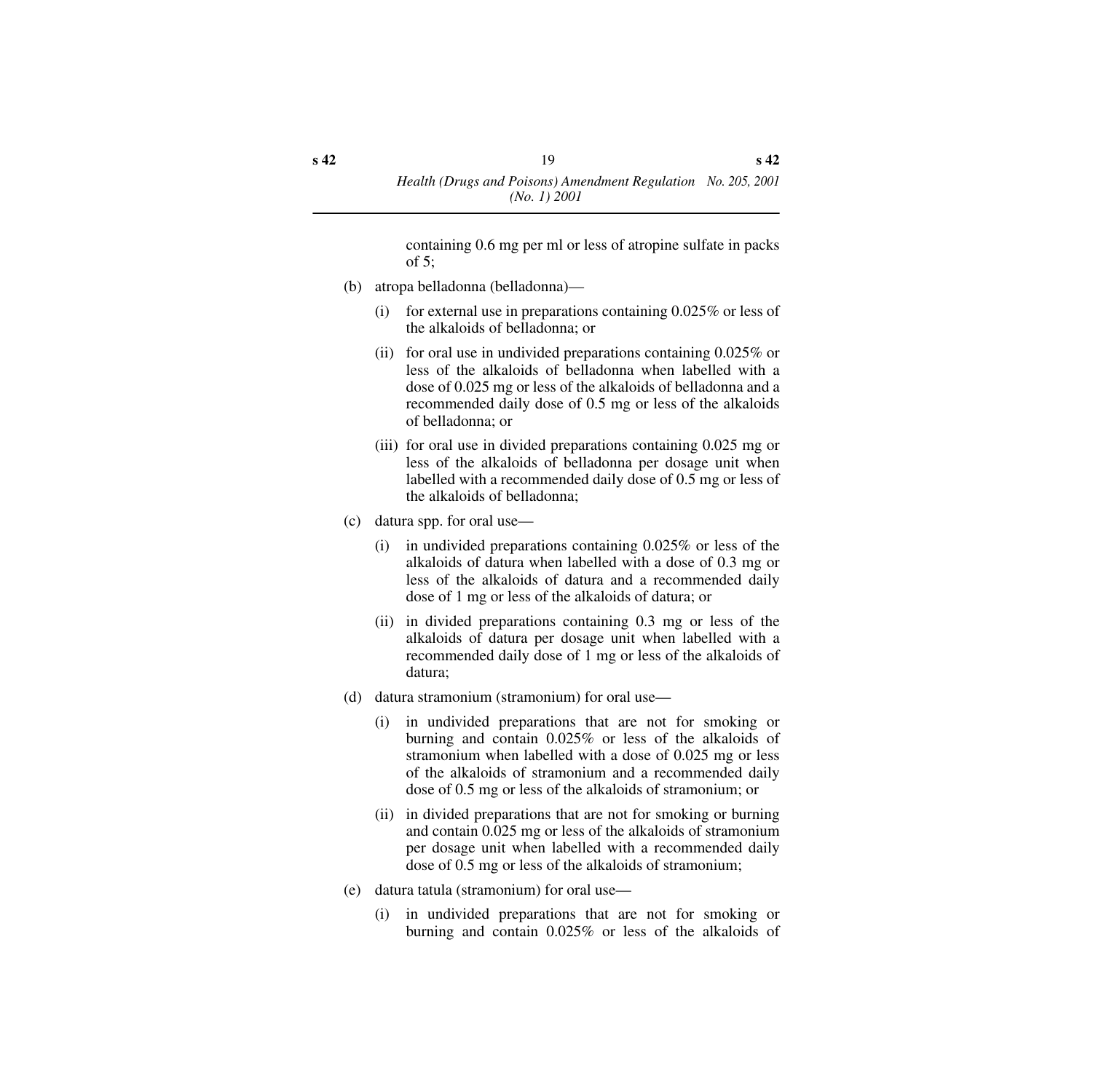stramonium when labelled with a dose of 0.025 mg or less of the alkaloids of stramonium and a recommended daily dose of 0.5 mg or less of the alkaloids of stramonium; or

- (ii) in divided preparations that are not for smoking or burning; and contain 0.025 mg or less of the alkaloids of stramonium per dosage unit when labelled with a recommended daily dose of 0.5 mg or less of the alkaloids of stramonium;
- (f) duboisia leichardtii for oral use—
	- (i) in undivided preparations containing 0.025% or less of the alkaloids of duboisia calculated as hyoscyamine when labelled with a dose of 0.025 mg or less of the alkaloids of duboisia calculated as hyoscyamine and a recommended daily dose of 0.5 mg or less of the alkaloids of duboisia calculated as hyoscyamine; or
	- (ii) in divided preparations containing 0.025 mg or less of the alkaloids of duboisia calculated as hyoscyamine per dosage unit when labelled with a recommended daily dose of 0.5 mg or less of the alkaloids of duboisia calculated as hyoscyamine;
- (g) duboisia myoporoides for oral use—
	- (i) in undivided preparations containing 0.025% or less of the alkaloids of duboisia calculated as hyoscyamine when labelled with a dose of 0.025 mg or less of the alkaloids of duboisia calculated as hyoscyamine and a recommended daily dose of 0.5 mg or less of the alkaloids of duboisia calculated as hyoscyamine; or
	- (ii) in divided preparations containing 0.025 mg or less of the alkaloids of duboisia calculated as hyoscyamine per dosage unit when labelled with a recommended daily dose of 0.5 mg or less of the alkaloids of duboisia calculated as hyoscyamine;
- (h) hyoscine (other than hyoscine butylbromide)—
	- (i) for transdermal use in preparations containing 2 mg or less of hyoscine; or
	- (ii) for oral use in undivided preparations containing 0.025% or less of hyoscine when labelled with a dose of 0.3 mg or less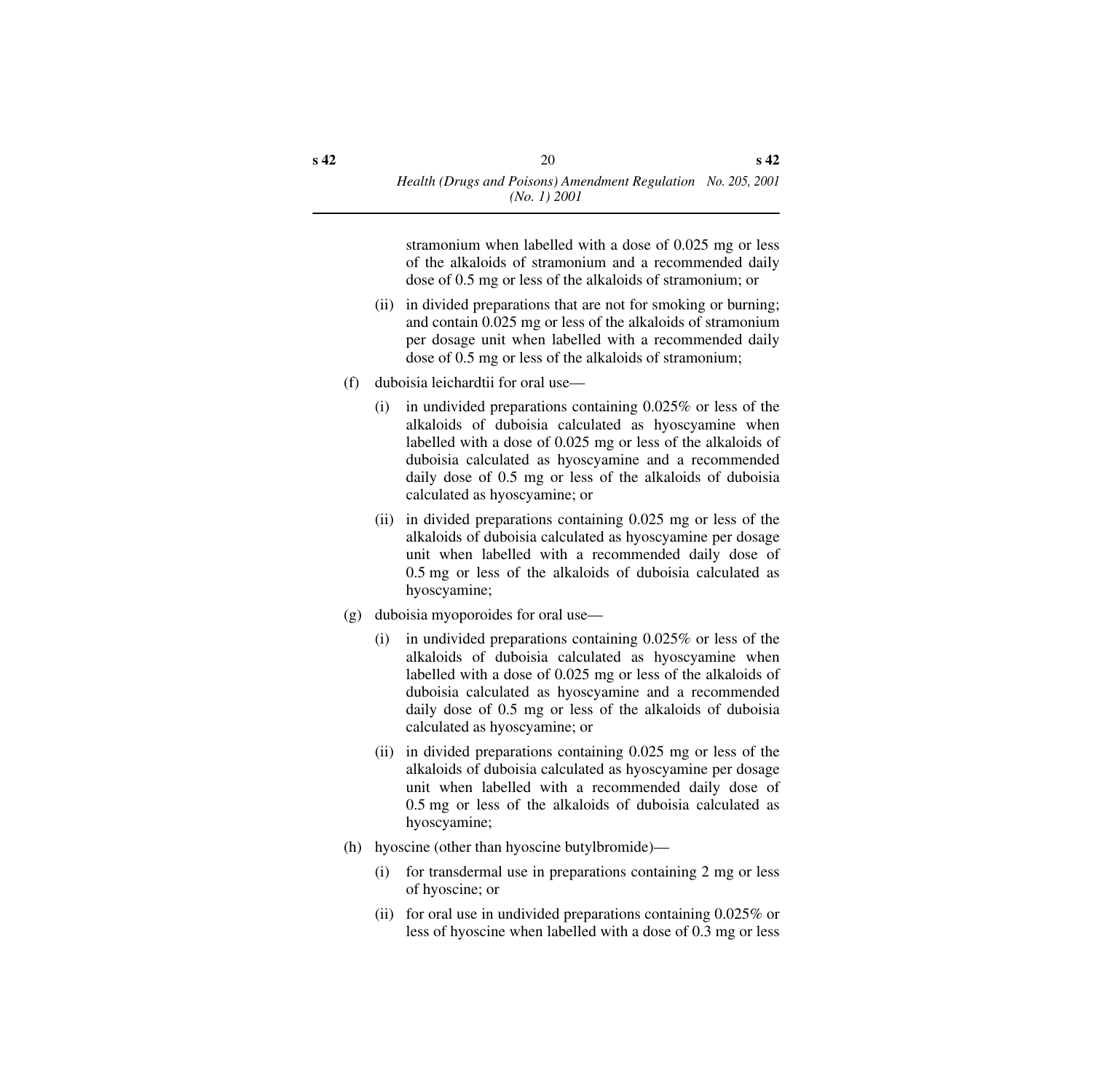of hyoscine and a recommended daily dose of 1 mg or less of hyoscine; or

- (iii) for oral use in divided preparations containing 0.3 mg or less of hyoscine per dosage unit when labelled with a recommended daily dose of 1 mg or less of hyoscine;
- (i) hyoscyamine—
	- (i) for external use in preparations containing 0.025% or less of hyoscyamine; or
	- (ii) for oral use in undivided preparations containing 0.025% or less of hyoscyamine when labelled with a dose of 0.025 mg or less of hyoscyamine and a recommended daily dose of 0.5 milligrams or less of hyoscyamine; or
	- (iii) for oral use in divided preparations containing 0.025 mg or less of hyoscyamine per dosage unit when labelled with a recommended daily dose of 0.5 mg or less hyoscyamine;
- (j) hyoscyamus niger for oral use—
	- (i) in undivided preparations containing 0.025% or less of the alkaloids of hyoscyamus when labelled with a dose of 0.025 mg or less of the alkaloids of hyoscyamus and a recommended daily dose of 0.5 mg or less of the alkaloids of hyoscyamus; or
	- (ii) in divided preparations containing 0.025 mg of the alkaloids of hyoscyamus or less per dosage unit when labelled with a recommended daily dose of 0.5 mg or less of the alkaloids of hyoscyamus.
- **11.** An S3, S5, S6 or S7 substance.
- **12.** A substance mentioned in schedule 9 to the standard other than—
	- (a) cannabis sativa when used for plant breeding or research purposes if—
		- (i) the leaves and flowering heads do not contain more than  $1\%$ of tetrahydrocannabinol; and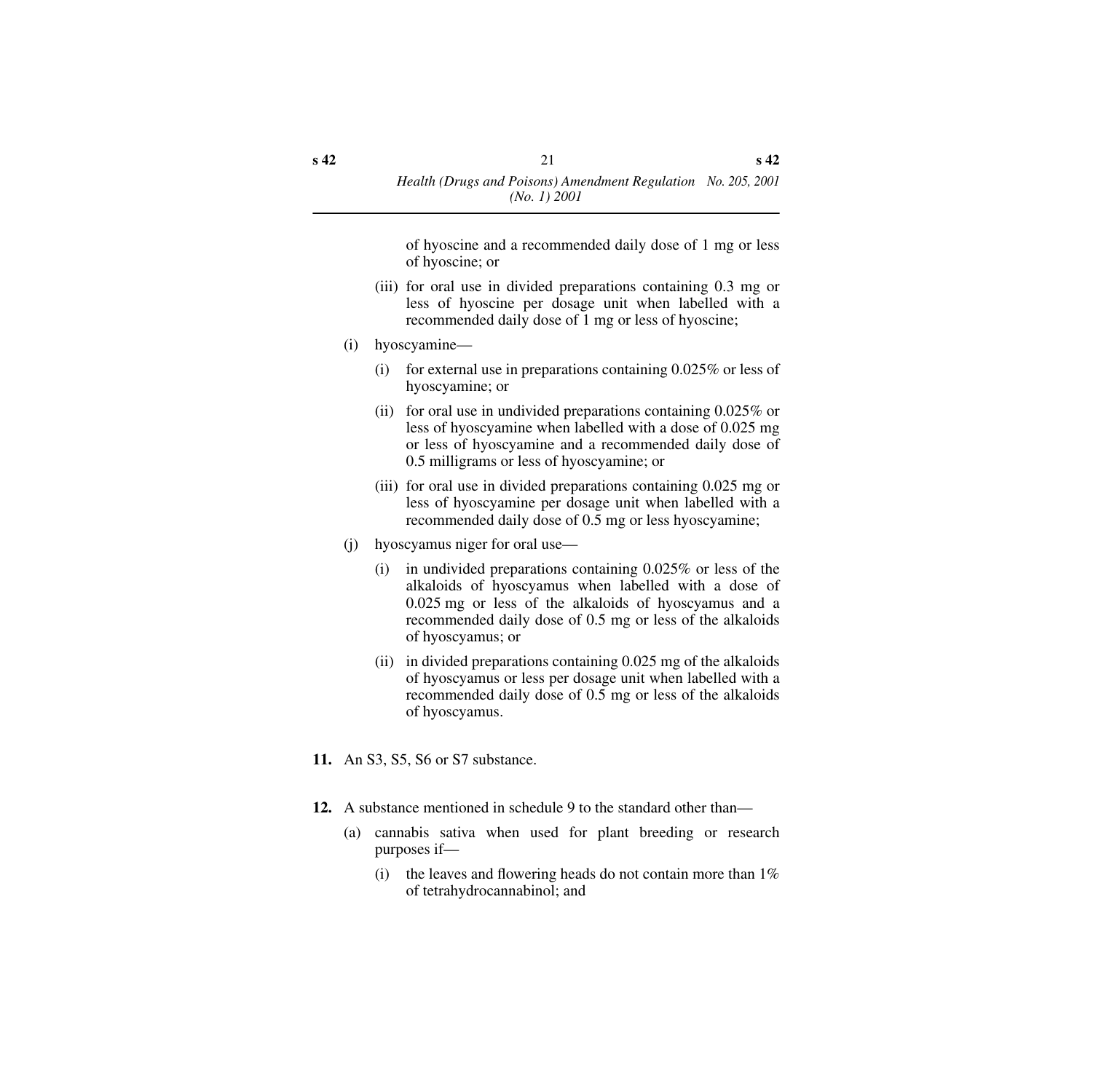- (ii) the seeds do not contain more than 0.35% of tetrahydrocannabinol; or
- (b) cannabis sativa when used in field trials if the leaves, flowering heads and seeds do not contain more than 0.35% of tetrahydrocannabinol.
- **13.** A substance mentioned in appendix C of the standard.'.

#### <span id="page-21-0"></span>**43 Insertion of new appendix 7A**

After appendix 7—

<span id="page-21-2"></span><span id="page-21-1"></span>*insert—*

### **'APPENDIX 7A**

## **'RESTRICTED DRUGS**

appendix 9, definition "restricted drug"

- **1.** Alkaloids and alkaloidal glycosides of plants of the genus solanum for human therapeutic use.
- **2.** An S4 substance other than the following—
	- atropa belladonna (belladonna)
	- datura stramonium
	- hyoscyamus niger
	- solasadine.
- **3.** Belladonna, other than S2 belladonna.
- **4.** Hyoscyamus, other than S2 hyoscyamus.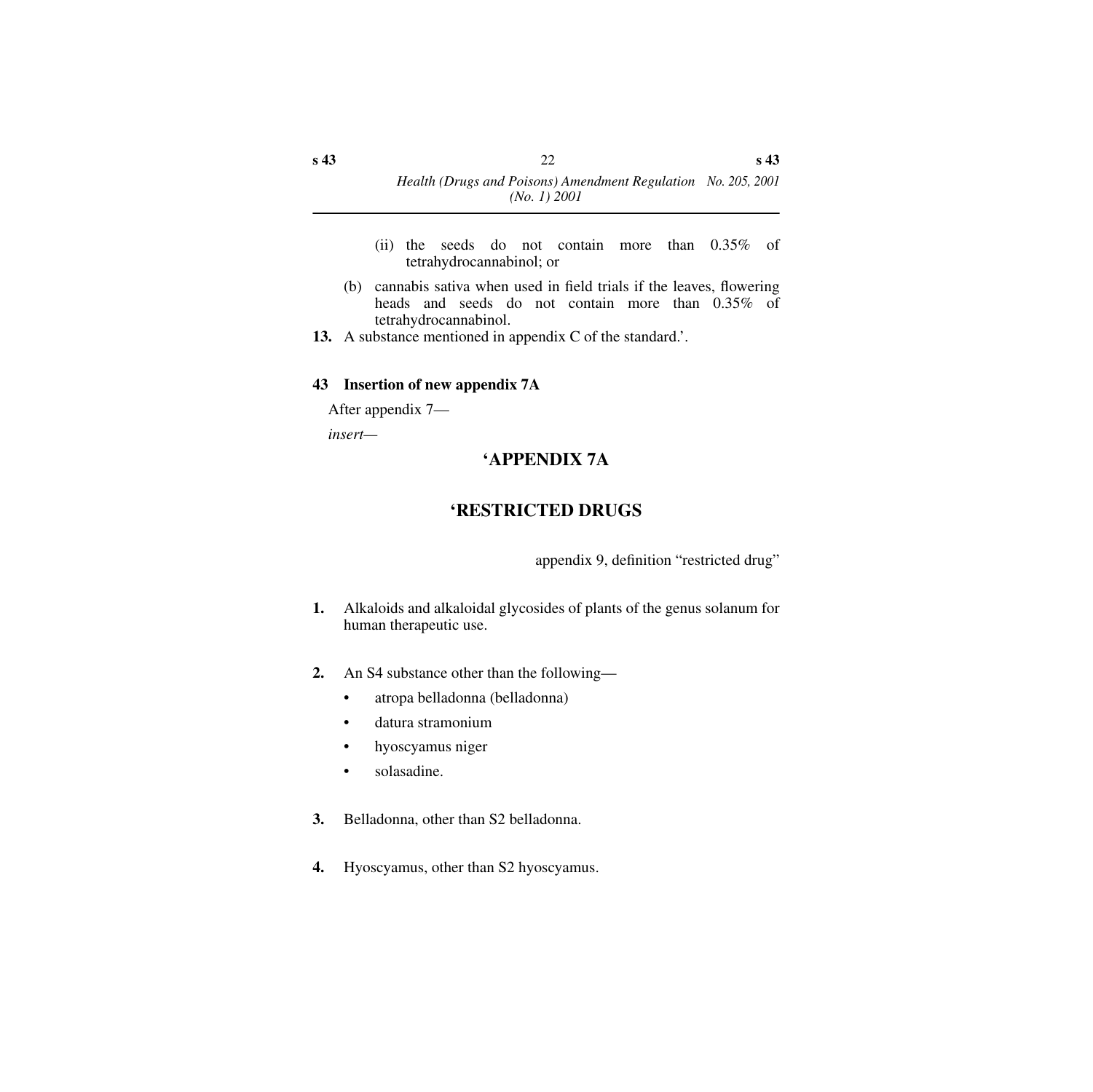**5.** Stramonium, other than S2 stramonium or stramonium in preparations for smoking or burning.'.

#### <span id="page-22-0"></span>**44 Amendment of appendix 9 (Dictionary)**

**(1)** Appendix 9, definitions, "isolated practice endorsed", "poison", "regulated drug" and "restricted drug"—

*omit.*

**(2)** Appendix 9—

*insert—*

' **"hospital"** means a public sector hospital or private hospital.

**"hospital pharmaceutical assistant"** means an adult person who—

- (a) has a qualification or statement of attainment issued under the *Training and Employment Act 2000* by a registered training organisation, recognising the person has the skills and knowledge required to perform pharmaceutical imprest duties in a hospital; and
- (b) performs pharmaceutical imprest duties in a hospital*.*
- **"pharmaceutical imprest duties"** means duties related to keeping an inventory of drugs obtained for use at a hospital or issued for treatment of the hospital's patients.
- **"poison"** means a poison in appendix 6A of this regulation.
- **"registered training organisation"**, see *Training and Employment Act 2000*, section 14.
- **"regulated controlled drug"** means a controlled drug mentioned in chapter 2, part 3.
- **"regulated restricted drug"** means a restricted drug mentioned in chapter 3, part 3.
- "**restricted drug**" means a drug in appendix 7A of this regulation.
- **"rural and isolated practice endorsed nurse"** means a registered nurse whose annual licence certificate is endorsed under the *Nursing Act 1992* for practice as a rural and isolated practice nurse.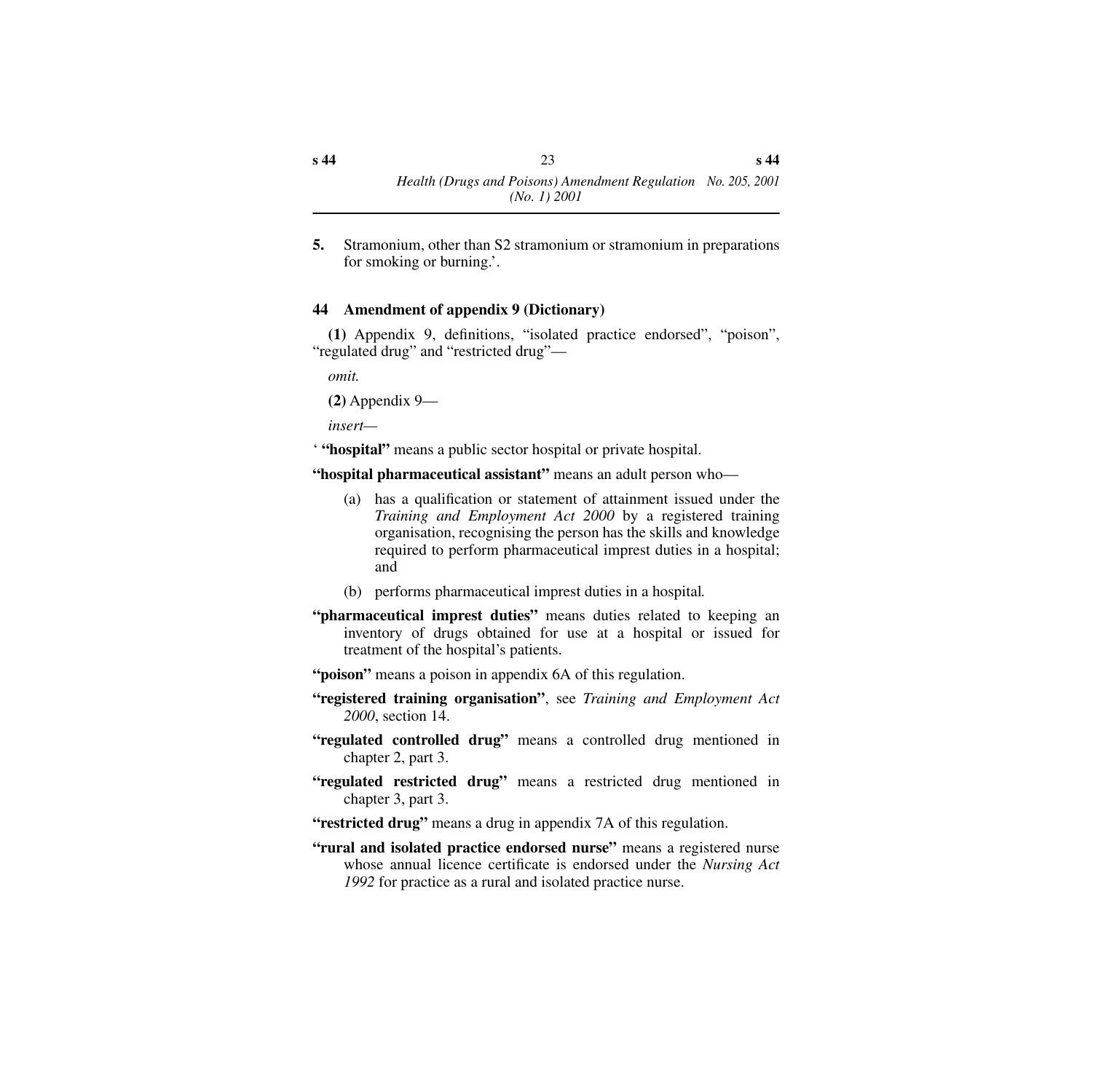- "specified health service district" means any of the following health service districts declared under the *Health Services Act 1991*5—
	- Cairns
	- Cape York
	- Mount Isa
	- Torres Strait and Northern Peninsula Area.

**"statement of attainment"**, for a hospital pharmaceutical assistant, see *Training and Employment Act 2000*, schedule 3.6'.

**(3)** Appendix 9, definition "ECP area", 'an ECP area'—

*omit, insert—*

'an ECP7 area'.

**(4)** Appendix 9, definition "endorsement", paragraph (a), 'or'—

*omit.*

**(5)** Appendix 9, definition "indigenous health worker", paragraph (c) *omit.*

**(6)** Appendix 9, definition "inspector", 'section 27'—

*omit, insert*—

'section 1378'.

**(7)** Appendix 9, definition "licensee", paragraph (a)(ii), 'restricted' *omit, insert*—

'controlled'.

<sup>5</sup> *Health Services Act 1991*, section 6 (Health service districts)

<sup>6</sup> *Training and Employment Act 2000*, schedule 3 (Dictionary)—

**<sup>&</sup>quot;statement of attainment"** means a certification recognising that a person has achieved 1 or more of the learning outcomes identified for a particular qualification or accredited course.

<sup>7 &</sup>quot;ECP" is an acronym used by the Queensland Ambulance Service for "extended care program".

<sup>8</sup> Section 137 (Appointment and qualifications) of the Act.